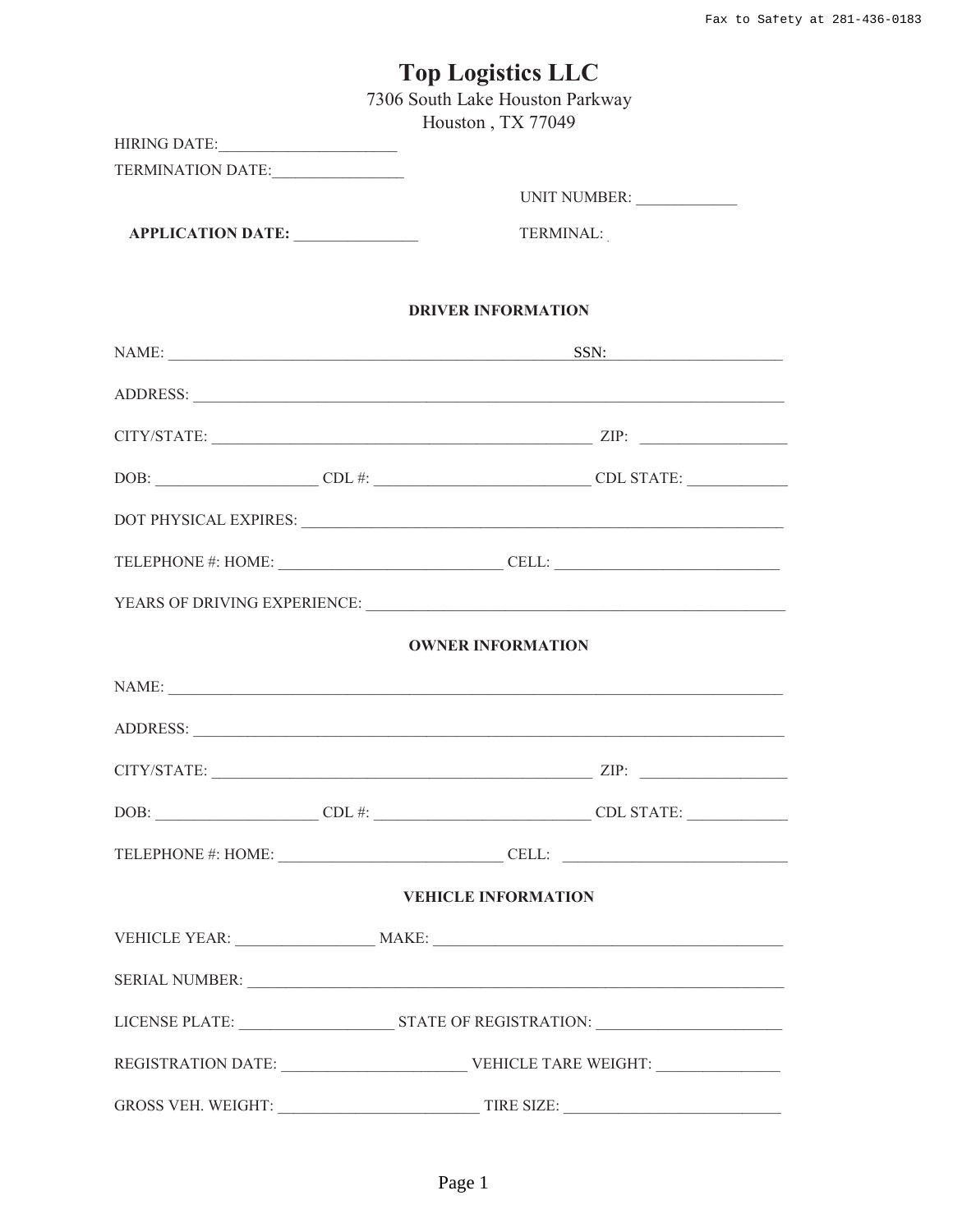

6000 Western Place Suite 480 Fort Worth, Texas 76107

#### **DISCLOSURE & AUTHORIZATION FOR RELEASE OF INFORMATION**

As a part of our hiring, a background check and investigation will be conducted. We may ask FleetScreen, a consumer reporting agency, to prepare a consumer report and an investigative consumer report prior to your being qualified in the service of **TOP LOGISTICS, LLC.** The consumer investigative report may consist of contacting all listed prior employers to verify your employment history, job performance and drug/alcohol testing data. It may also include a consumer report to include a check of applicable criminal police or court records. Under the provisions of the Fair Credit Reporting Act (15 USC at 1681-1681u) as amended, before we can seek such a report from FleetScreen, we must have your written permission for FleetScreen to obtain the information and to provide the information to us as part of our analysis of your application for employment with our company.

 Below you will find an authorization and release for FleetScreen to prepare a consumer report, and for our company to receive, a copy of that report. If you do not wish to execute this release, please return all of the application materials to the person from whom you obtained them.

#### **AUTHORIZATION & RELEASE TO OBTAIN CONSUMER REPORT**

Under the provision of the Fair Credit Reporting Act, 15 USC, Section 1681 et. Seq., the Americans with Disability Act and all applicable federal, state and local laws, I hereby authorize and permit **TOP LOGISTICS, LLC.** to obtain from FleetScreen, a consumer report and investigative consumer report which may include the following:

- 1. My employment records
- 2. Records concerning any driving, criminal history, credit history, and civil records
- 3. For Truck Drivers Only- In accordance with the Department of Transportation Motor Carrier Safety Regulations, Section 382,413, information concerning alcohol and controlled substances use for the past three (3) years.
- 4. Verification of my academic and/or professional credentials; and information and/or copies of documents from any military service.

I understand that the above items, which may constitute "investigative consumer reports", may include information as to my character, general reputation, personal characteristics, and mode of living which may be obtained by interviews with individuals with whom I am acquainted or who may have knowledge concerning any such items of information.

I agree that a copy of the authorization has the same effect as an original.

 I hereby release and hold harmless any person, firm or entity that discloses matters in accordance with this authorization, as well as **TOP LOGISTICS, LLC.** and FleetScreen from liability that might otherwise result from the request for use of and/or disclosure of any or all of the foregoing information.

 I understand and acknowledge that under provisions of the Fair Credit Reporting Act, I may request a copy of the consumer report or consumer investigative report from FleetScreen, the consumer reporting agency that compiled the report, after I have provided FleetScreen with proper identification. I also understand that before any adverse action is taken based, in whole or in part, on the information in the consumer report, I will be provided a copy of the report, the name, address and telephone number of Fleetscreen, and a summary of my rights under the Fair Credit Reporting Act.

 I hereby authorize FleetScreen to obtain and prepare an investigative consumer report as set forth above and to provide that report to **TOP LOGISTICS, LLC.** as part of its investigation of my employment application.

| $ADDRESS$ $CITY/ST$ . $ZIP$ $ZIP$                                                                         |                                                                    |                  |  |
|-----------------------------------------------------------------------------------------------------------|--------------------------------------------------------------------|------------------|--|
|                                                                                                           |                                                                    |                  |  |
| $*DOB$                                                                                                    | $SSN$                                                              |                  |  |
|                                                                                                           | STATE ISSUED_________                                              |                  |  |
|                                                                                                           |                                                                    |                  |  |
| *This is for criminal purposes only                                                                       |                                                                    |                  |  |
| Client: TOP LOGISTICS, LLC. Via CFDS. Manager: _________________________________                          | Must be completed by client before investigation will be performed | Date: $\angle$ / |  |
|                                                                                                           | Please check all that apply                                        |                  |  |
| STATE CRIM_X___COUNTY CRIM_X____ NATIONAL CRIM__X___ SSN_X____ MVR_X____ CDL: YES<br>EMPLOYMENT EDUCATION |                                                                    |                  |  |
|                                                                                                           | $\mathbf{r}$ a contract $\mathbf{r}$                               |                  |  |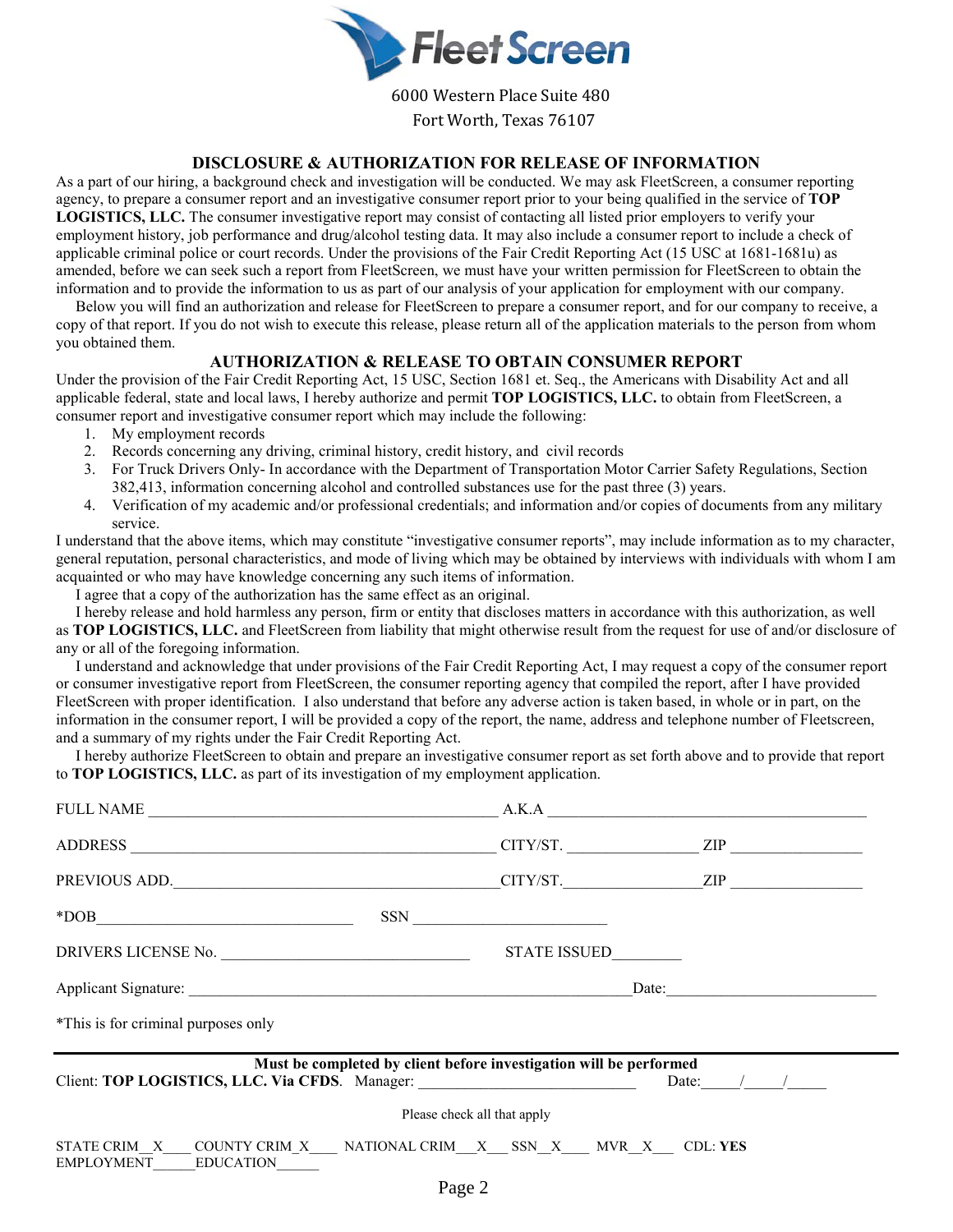### *THE BELOW DISCLOSURE AND AUTHORIZATION LANGUAGE IS FOR MANDATORY USE BY ALL ACCOUNT HOLDERS*

### **IMPORTANT DISCLOSURE REGARDING BACKGROUND REPORTS FROM THE** *PSP Online Service*

In connection with your application for employment with **Top Logistics, LLC** ("Prospective Employer"), Prospective Employer, its employees, agents or contractors may obtain one or more reports regarding your driving, and safety inspection history from the Federal Motor Carrier Safety Administration (FMCSA).

When the application for employment is submitted in person, if the Prospective Employer uses any information it obtains from FMCSA in a decision to not hire you or to make any other adverse employment decision regarding you, the Prospective Employer will provide you with a copy of the report upon which its decision was based and a written summary of your rights under the Fair Credit Reporting Act before taking any final adverse action. If any final adverse action is taken against you based upon your driving history or safety report, the Prospective Employer will notify you that the action has been taken and that the action was based in part or in whole on this report.

When the application for employment is submitted by mail, telephone, computer, or other similar means, if the Prospective Employer uses any information it obtains from FMCSA in a decision to not hire you or to make any other adverse employment decision regarding you, the Prospective Employer must provide you within three business days of taking adverse action oral, written or electronic notification: that adverse action has been taken based in whole or in part on information obtained from FMCSA; the name, address, and the toll free telephone number of FMCSA; that the FMCSA did not make the decision to take the adverse action and is unable to provide you the specific reasons why the adverse action was taken; and that you may, upon providing proper identification, request a free copy of the report and may dispute with the FMCSA the accuracy or completeness of any information or report. If you request a copy of a driver record from the Prospective Employer who procured the report, then, within 3 business days of receiving your request, together with proper identification, the Prospective Employer must send or provide to you a copy of your report and a summary of your rights under the Fair Credit Reporting Act.

Neither the Prospective Employer nor the FMCSA contractor supplying the crash and safety information has the capability to correct any safety data that appears to be incorrect. You may challenge the accuracy of the data by submitting a request to https://dataqs.fmcsa.dot.gov. If you challenge crash or inspection information reported by a State, FMCSA cannot change or correct this data. Your request will be forwarded by the DataQs system to the appropriate State for adjudication.

Any crash or inspection in which you were involved will display on your PSP report. Since the PSP report does not report, or assign, or imply fault, it will include all Commercial Motor Vehicle (CMV) crashes where you were a driver or co-driver and where those crashes were reported to FMCSA, regardless of fault. Similarly, all inspections, with or without violations, appear on the PSP report. State citations associated with Federal Motor Carrier Safety Regulations (FMCSR) violations that have been adjudicated by a court of law will also appear, and remain, on a PSP report.

The Prospective Employer cannot obtain background reports from FMCSA without your authorization.

### **AUTHORIZATION**

If you agree that the Prospective Employer may obtain such background reports, please read the following and sign below:

I authorize **Top Logistics, LLC** ("Prospective Employer") to access the FMCSA Pre-Employment Screening Program (PSP) system to seek information regarding my commercial driving safety record and information regarding my safety inspection history. I understand that I am authorizing the release of safety performance information including crash data from the previous five (5) years and inspection history from the previous three  $(3)$  years. I understand and acknowledge that this release of information may assist the Prospective Employer to make a determination regarding my suitability as an employee.

I further understand that neither the Prospective Employer nor the FMCSA contractor supplying the crash and safety information has the capability to correct any safety data that appears to be incorrect. I understand I may challenge the accuracy of the data by submitting a request to https://datags.fmcsa.dot.gov. If I challenge crash or inspection information reported by a State, FMCSA cannot change or correct this data. I understand my request will be forwarded by the DataQs system to the appropriate State for adjudication.

I understand that any crash or inspection in which I was involved will display on my PSP report. Since the PSP report does not report, or assign, or imply fault, I acknowledge it will include all CMV crashes where I was a driver or co-driver and where those crashes were reported to FMCSA, regardless of fault. Similarly, I understand all inspections, with or without violations, will appear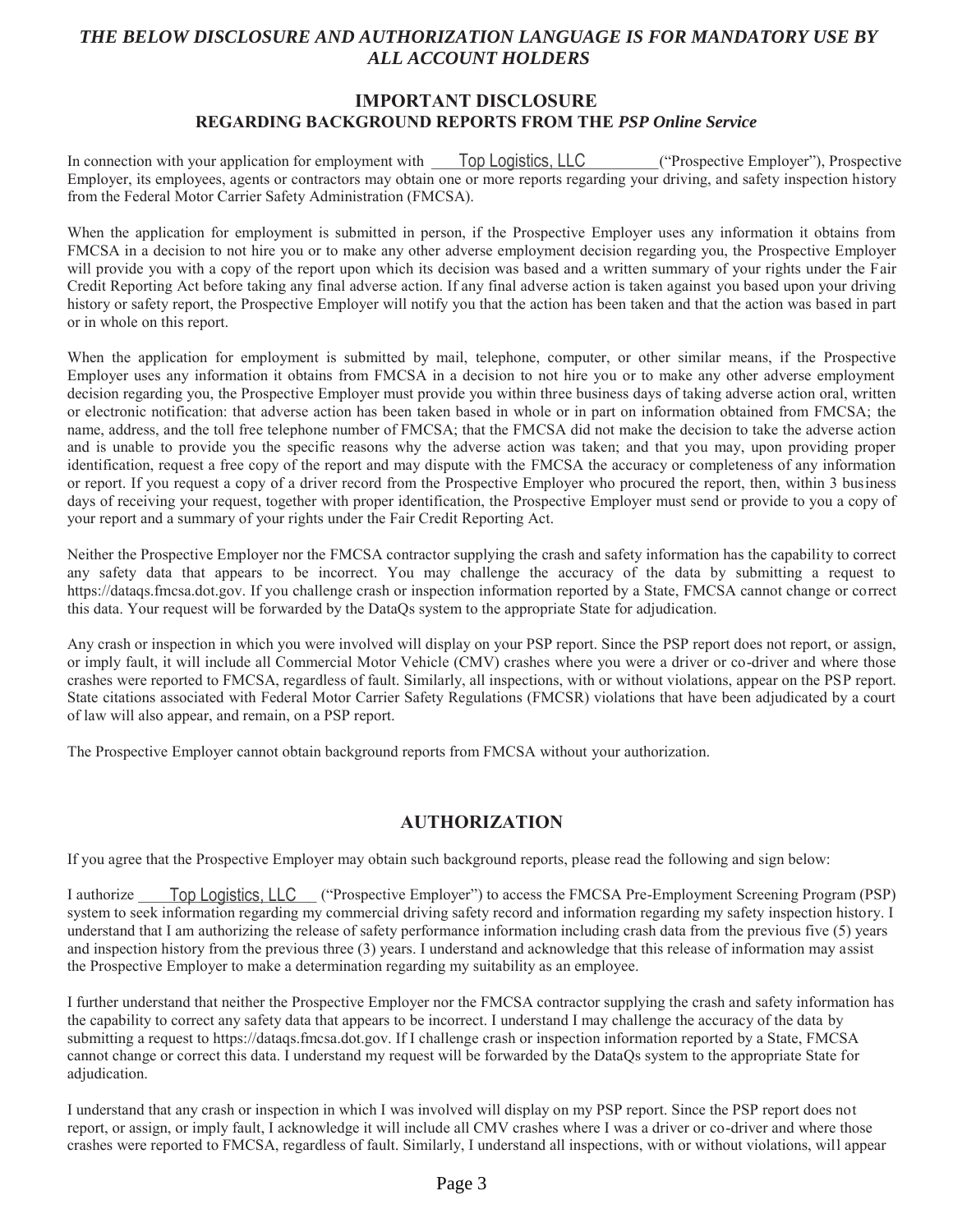on my PSP report, and State citations associated with FMCSR violations that have been adjudicated by a court of law will also appear, and remain, on my PSP report. I have read the above Disclosure Regarding Background Reports provided to me by Prospective Employer and I understand that if I sign this Disclosure and Authorization, Prospective Employer may obtain a report of my crash and inspection history. I hereby authorize Prospective Employer and its employees, authorized agents, and/or affiliates to obtain the information authorized above.

Date:

Signature

Name (Please Print)

NOTICE: This form is made available to monthly account holders by NIC on behalf of the U.S. Department of Transportation, Federal Motor Carrier Safety Administration (FMCSA). Account holders are required by federal law to obtain an Applicant's written or electronic consent prior to accessing the Applicant's PSP report. Further, account holders are required by FMCSA to use the language contained in this Disclosure and Authorization form to obtain an Applicant's consent. The language must be used in whole, exactly as provided. Further, the language on this form must exist as one stand-alone document. The language may NOT be included with other consent forms or any other language.

LAST UPDATED 12/22/2015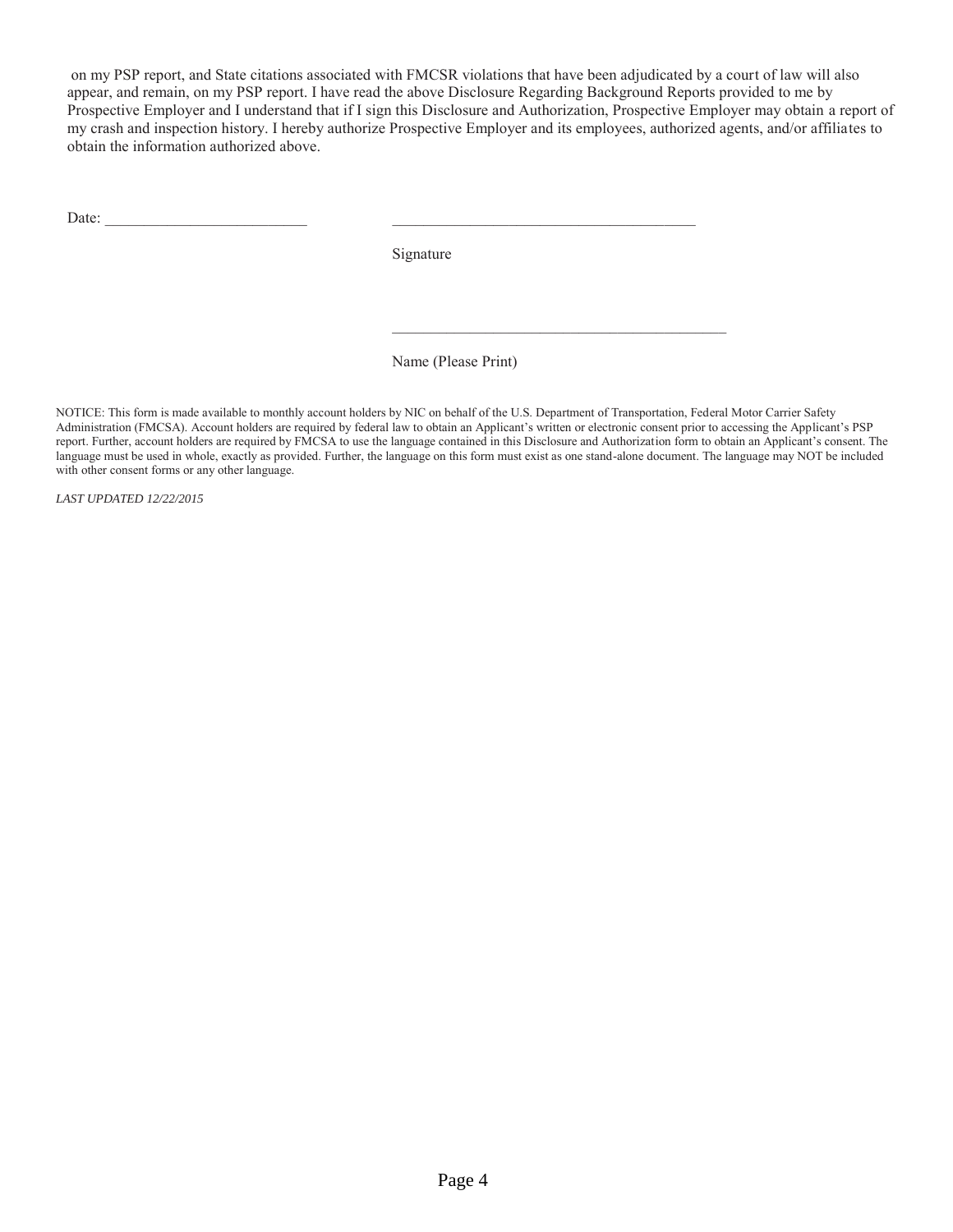**TOP LOGISTICS LLC** 

7306 South Lake Houston Parkway **Houston, Tx, 77049** 

# **APPLICATION FOR EMPLOYMENT**

| NAME:                                                                   |                                        |        |                                                     |
|-------------------------------------------------------------------------|----------------------------------------|--------|-----------------------------------------------------|
| (TIRST)                                                                 | (MIDDLE)                               |        | (LAST)                                              |
| ADDRESS: <u>(STREET)</u>                                                |                                        |        |                                                     |
|                                                                         |                                        | (CITY) | (STATE/ZIPCODE)                                     |
|                                                                         |                                        |        |                                                     |
| HOME PHONE #: $\_\_\_\_\_\_\_\_\_\_\_\_\_\_\_\_\_\_\_\_\_\_\_\_\_\_$    |                                        |        |                                                     |
| <b>ADDRESS FOR</b>                                                      |                                        |        |                                                     |
| LAST 3 YEARS: (STREET) (CITY) (STATE/ZIP CODE)                          | (ATTACH SHEET IF MORE SPACE IS NEEDED) |        |                                                     |
| <b>DRIVER EXPERIENCE AND QUALIFICATIONS:</b>                            |                                        |        |                                                     |
|                                                                         |                                        | CDL-A  |                                                     |
|                                                                         |                                        |        | (TYPE) (EXPIRATION)                                 |
| <b>EQUIPMENT EXPERIENCE:</b>                                            |                                        |        |                                                     |
| TYPE OF EQUIPMENT                                                       |                                        |        | DATES: # OF MILES EQUIPMENT TYPE<br>(VAN, FLAT ETC) |
| STRAIGHT TRUCK:<br>TRACTOR/TRAILER: UNIVERSITY OF TRACTOR - 2 TRAILERS; |                                        |        |                                                     |
| <b>DRIVING RECORD:</b>                                                  |                                        |        | DATES NATURE OF ACCIDENT INJURIES/FATALITIES        |
|                                                                         |                                        |        |                                                     |
| NEXT PREVIOUS:                                                          |                                        |        |                                                     |
| <b>NEXT PREVIOUS:</b>                                                   |                                        |        |                                                     |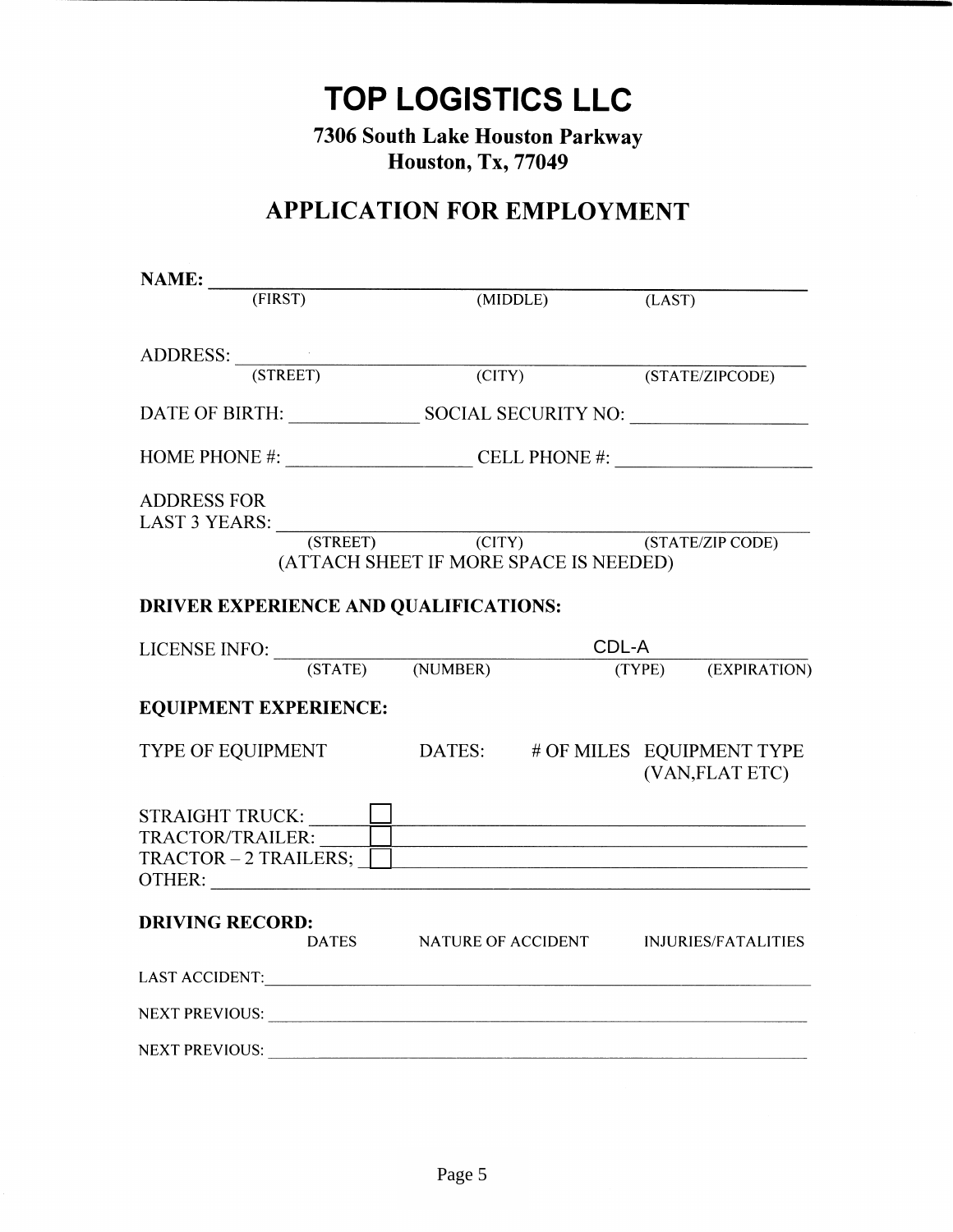### **TRAFFIC CONVICTIONS AND FORFEITURES FOR THE PAST 3 YEARS**

| <b>LOCATION</b> | <b>DATE</b> | <b>CHARGE</b> | <b>PENALTY</b> |
|-----------------|-------------|---------------|----------------|
|                 |             |               |                |
|                 |             |               |                |
|                 |             |               |                |
|                 |             |               |                |
|                 |             |               |                |
|                 |             |               |                |

#### **(ATTACH SHEET IF MORE SPACE IS NEEDED)**

- A. Have you ever been denied a license, or permit to operate a motor vehicle? **Yes Yes No**
- B. Has any license, permit, or privilege ever been suspended or revoked? **Yes Yes Yes No**

# **EMPLOYMENT RECORD**

**(ATTACH SHEET IF MORE SPACE IS NEEDED)** 

**NOTE: DOT requires that employment for at least 3 years and/or commercial experience for the past 10 years be shown. All blanks must be filled out completely for background investigation and FMCSA questions answered.** 

| 1. |                                                                                                                  |           |
|----|------------------------------------------------------------------------------------------------------------------|-----------|
|    |                                                                                                                  |           |
|    |                                                                                                                  |           |
|    |                                                                                                                  |           |
|    |                                                                                                                  |           |
|    | Were you subject to the Federal Motor Carrier Safety Regulations at your previous employer? YES                  | <b>NO</b> |
|    | Was this position designated as a safety sensitive function subject to alcohol and controlled substances testing |           |
|    | requirements as required by $\frac{49}{25}$ CFR, Part $\frac{40}{2}$ YES NO                                      |           |
|    |                                                                                                                  |           |
| 2. |                                                                                                                  |           |
|    |                                                                                                                  |           |
|    |                                                                                                                  |           |
|    |                                                                                                                  |           |
|    |                                                                                                                  |           |
|    | Were you subject to the Federal Motor Carrier Safety Regulations at your previous employer? YES                  | <b>NO</b> |
|    | Was this position designated as a safety sensitive function subject to alcohol and controlled substances testing |           |
|    |                                                                                                                  |           |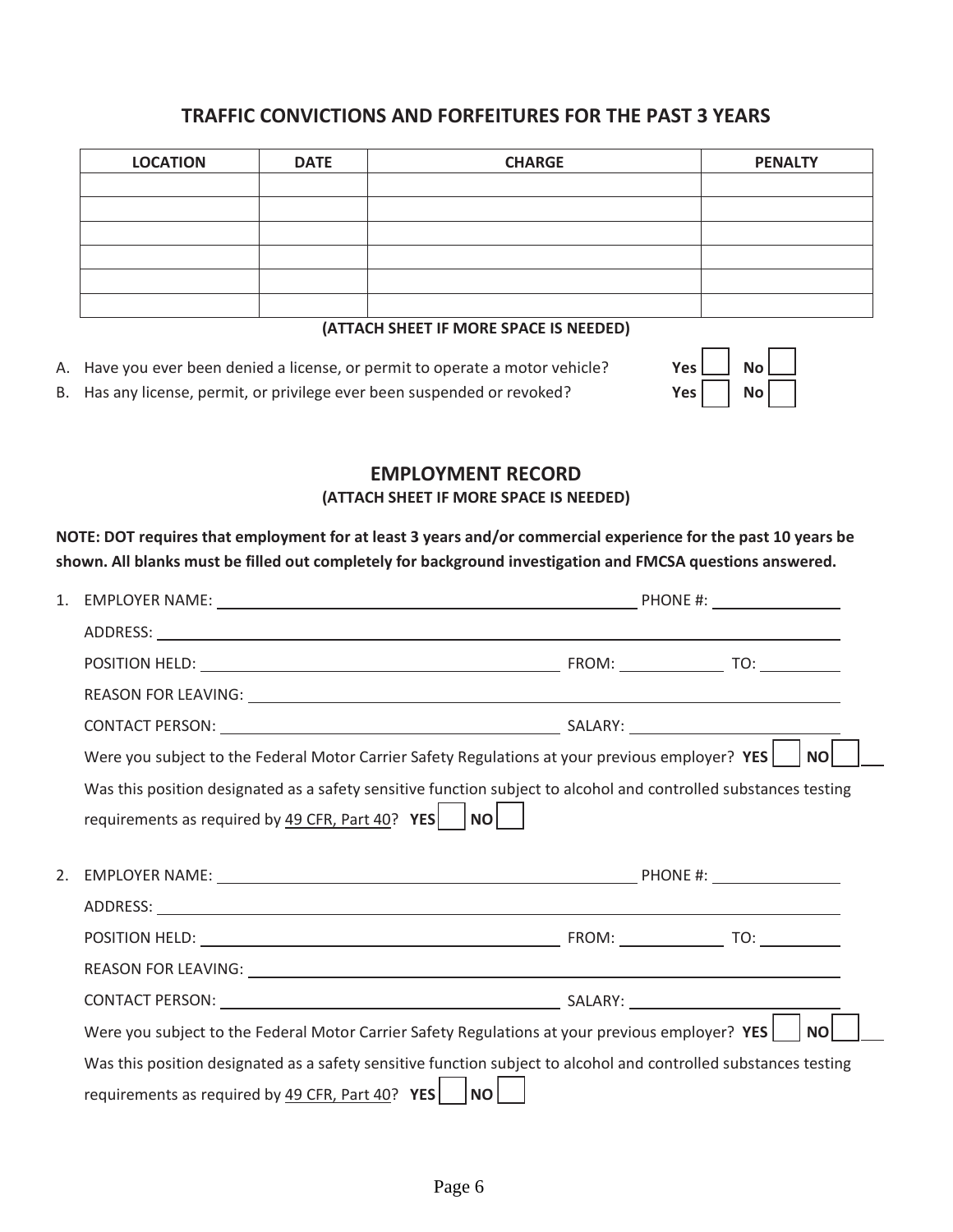|    | Were you subject to the Federal Motor Carrier Safety Regulations at your previous employer? $YES$                |  |  | NO        |  |  |
|----|------------------------------------------------------------------------------------------------------------------|--|--|-----------|--|--|
|    | Was this position designated as a safety sensitive function subject to alcohol and controlled substances testing |  |  |           |  |  |
|    | requirements as required by $\frac{49 \text{ CFR}}{120 \text{ F}}$ , Part $\frac{40}{12}$ , YES   NO             |  |  |           |  |  |
| 4. |                                                                                                                  |  |  |           |  |  |
|    |                                                                                                                  |  |  |           |  |  |
|    |                                                                                                                  |  |  |           |  |  |
|    |                                                                                                                  |  |  |           |  |  |
|    |                                                                                                                  |  |  |           |  |  |
|    | Were you subject to the Federal Motor Carrier Safety Regulations at your previous employer? YES $\vert$ NO       |  |  |           |  |  |
|    | Was this position designated as a safety sensitive function subject to alcohol and controlled substances testing |  |  |           |  |  |
|    |                                                                                                                  |  |  |           |  |  |
|    | requirements as required by $\frac{49 \text{ CFR}}{120 \text{ F}}$ , Part $\frac{40}{12}$ , YES    NO            |  |  |           |  |  |
| 5. |                                                                                                                  |  |  |           |  |  |
|    |                                                                                                                  |  |  |           |  |  |
|    |                                                                                                                  |  |  |           |  |  |
|    |                                                                                                                  |  |  |           |  |  |
|    |                                                                                                                  |  |  |           |  |  |
|    | Were you subject to the Federal Motor Carrier Safety Regulations at your previous employer? YES                  |  |  | <b>NO</b> |  |  |
|    | Was this position designated as a safety sensitive function subject to alcohol and controlled substances testing |  |  |           |  |  |
|    | requirements as required by $\frac{49 \text{ CFR}}{120 \text{ F}}$ $\text{YES}$ $\vert$ $\vert \text{NO} \vert$  |  |  |           |  |  |
|    |                                                                                                                  |  |  |           |  |  |
|    |                                                                                                                  |  |  |           |  |  |
|    |                                                                                                                  |  |  |           |  |  |
|    |                                                                                                                  |  |  |           |  |  |
|    |                                                                                                                  |  |  |           |  |  |
| 6. | Were you subject to the Federal Motor Carrier Safety Regulations at your previous employer? YES                  |  |  | <b>NO</b> |  |  |
|    | Was this position designated as a safety sensitive function subject to alcohol and controlled substances testing |  |  |           |  |  |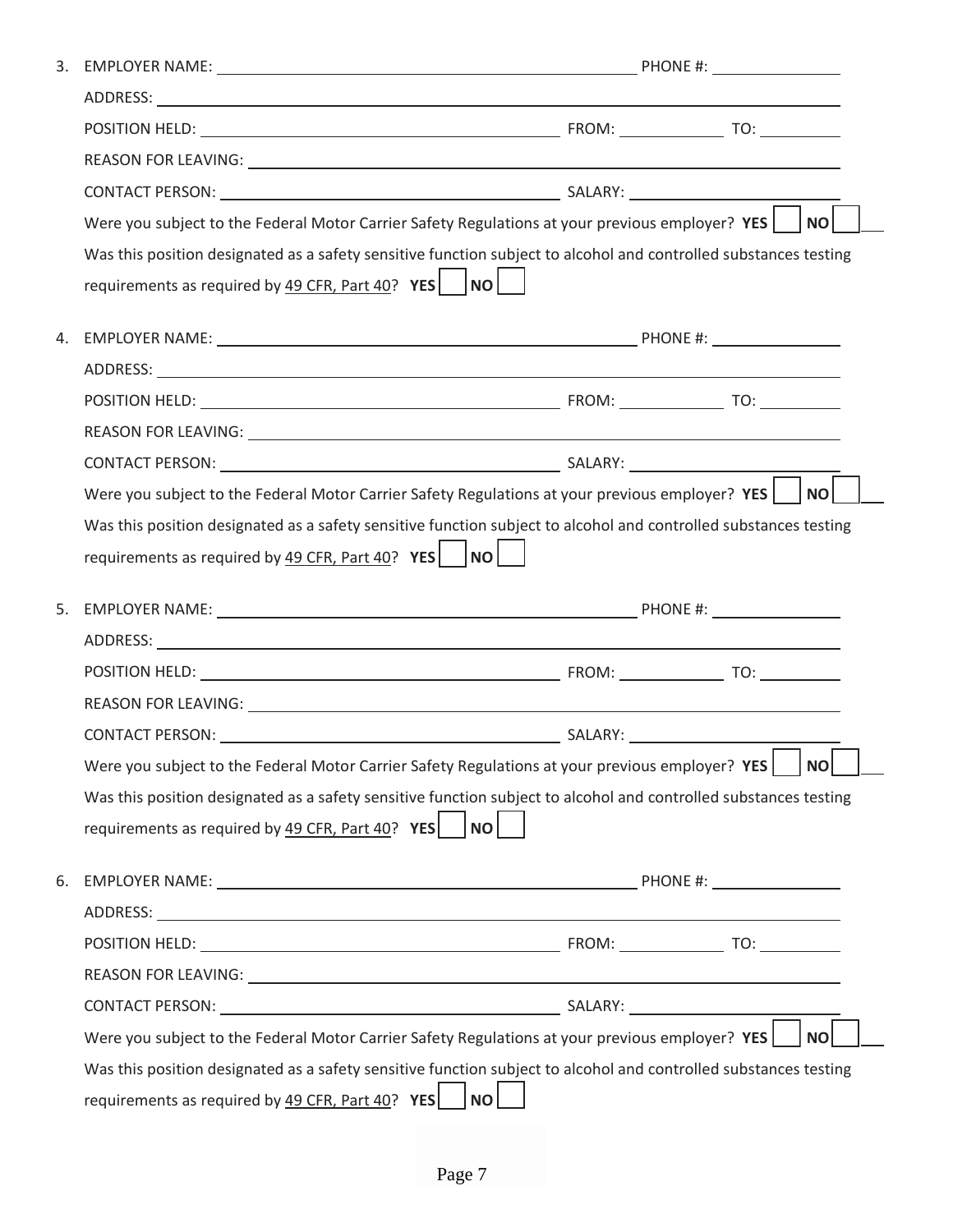|    | Were you subject to the Federal Motor Carrier Safety Regulations at your previous employer? YES $ $ $ $ NO                                                                                                                     |  |           |  |  |
|----|--------------------------------------------------------------------------------------------------------------------------------------------------------------------------------------------------------------------------------|--|-----------|--|--|
|    | Was this position designated as a safety sensitive function subject to alcohol and controlled substances testing                                                                                                               |  |           |  |  |
|    | requirements as required by $\frac{49 \text{ CFR}}{120 \text{ F}}$ $\text{YES}$ $\vert$ NO                                                                                                                                     |  |           |  |  |
| 8. |                                                                                                                                                                                                                                |  |           |  |  |
|    |                                                                                                                                                                                                                                |  |           |  |  |
|    |                                                                                                                                                                                                                                |  |           |  |  |
|    |                                                                                                                                                                                                                                |  |           |  |  |
|    |                                                                                                                                                                                                                                |  |           |  |  |
|    | Were you subject to the Federal Motor Carrier Safety Regulations at your previous employer? $YES$   NO                                                                                                                         |  |           |  |  |
|    | Was this position designated as a safety sensitive function subject to alcohol and controlled substances testing                                                                                                               |  |           |  |  |
|    | requirements as required by $49$ CFR, Part $40$ ? YES   NO                                                                                                                                                                     |  |           |  |  |
|    |                                                                                                                                                                                                                                |  |           |  |  |
| 9. |                                                                                                                                                                                                                                |  |           |  |  |
|    |                                                                                                                                                                                                                                |  |           |  |  |
|    |                                                                                                                                                                                                                                |  |           |  |  |
|    |                                                                                                                                                                                                                                |  |           |  |  |
|    |                                                                                                                                                                                                                                |  |           |  |  |
|    |                                                                                                                                                                                                                                |  |           |  |  |
|    | Were you subject to the Federal Motor Carrier Safety Regulations at your previous employer? YES                                                                                                                                |  | <b>NO</b> |  |  |
|    | Was this position designated as a safety sensitive function subject to alcohol and controlled substances testing                                                                                                               |  |           |  |  |
|    | requirements as required by $\frac{49}{25}$ CFR, Part 40? YES    NO                                                                                                                                                            |  |           |  |  |
|    | 10. EMPLOYER NAME: NAME: Note and the set of the set of the set of the set of the set of the set of the set of the set of the set of the set of the set of the set of the set of the set of the set of the set of the set of t |  |           |  |  |
|    |                                                                                                                                                                                                                                |  |           |  |  |
|    |                                                                                                                                                                                                                                |  |           |  |  |
|    |                                                                                                                                                                                                                                |  |           |  |  |
|    |                                                                                                                                                                                                                                |  |           |  |  |
|    | Were you subject to the Federal Motor Carrier Safety Regulations at your previous employer? YES                                                                                                                                |  | <b>NO</b> |  |  |
|    | Was this position designated as a safety sensitive function subject to alcohol and controlled substances testing                                                                                                               |  |           |  |  |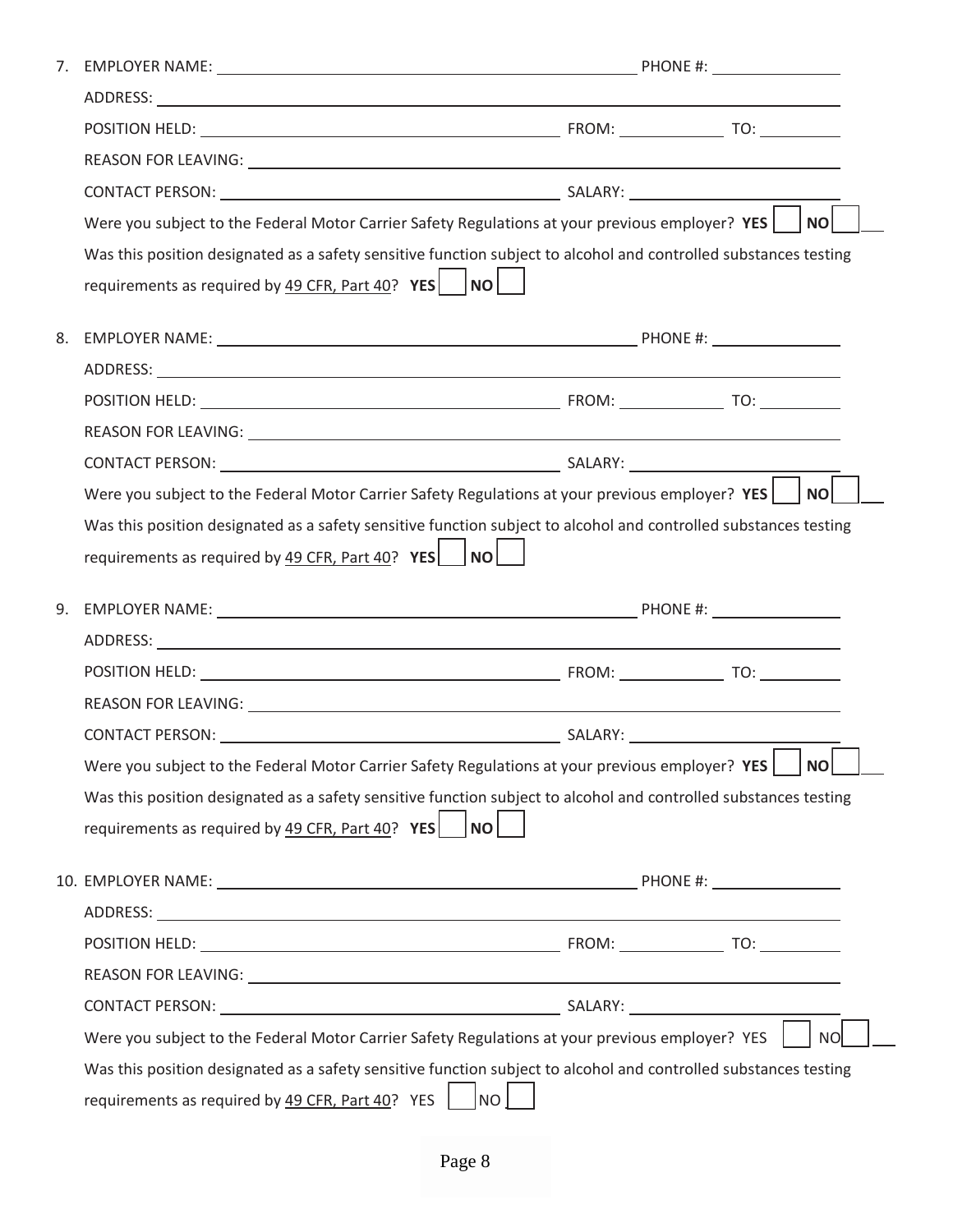| Were you subject to the Federal Motor Carrier Safety Regulations at your previous employer? YES                  |                                        | <b>NO</b> |
|------------------------------------------------------------------------------------------------------------------|----------------------------------------|-----------|
| Was this position designated as a safety sensitive function subject to alcohol and controlled substances testing |                                        |           |
| requirements as required by $49$ CFR, Part $40$ ? YES   NO                                                       |                                        |           |
|                                                                                                                  |                                        |           |
|                                                                                                                  |                                        |           |
|                                                                                                                  | (ATTACH SHEET IF MORE SPACE IS NEEDED) |           |
| Have you ever been convicted of a crime over a Class B Misdemeanor? YES                                          |                                        | <b>NO</b> |
| (If you answered YES to the above question, give a brief explanation on each charge below.)                      |                                        |           |
|                                                                                                                  |                                        |           |
|                                                                                                                  |                                        |           |

#### **TO BE READ AND SIGNED BY APPLICANT**

I certify that this application was completed by me, and that all entries on it and information in it are true and complete to the best of my knowledge, I give my permission for TOP LOGISTICS LLC to do a complete background investigation on me, which will include, but not be limited to Previous Employer MVR and Criminal History.

| Applicant's Signature | Date |
|-----------------------|------|
|-----------------------|------|

l

l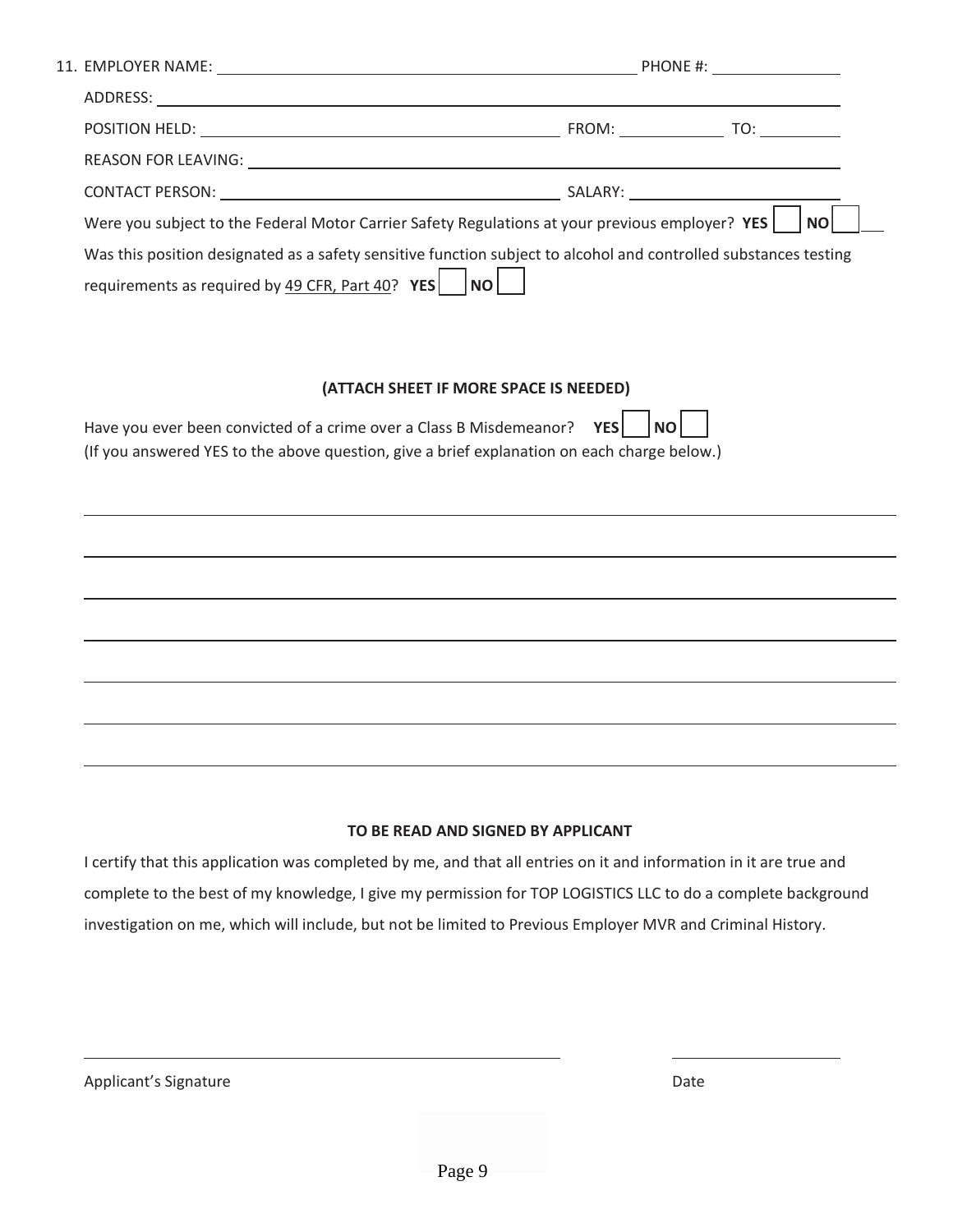# **Top Logistics, LLC 7306 S. Lake Houston Parkway Houston, TX 77049**  *Phone: () 0378 Fax: (281) 436 0183*

# **Applicant: Please Leave Following Section Blank**

Attention: Previous Employer (2002)

Fax: Phone:

From: Top Logistics, LLC

# **Applicant: Complete below section ONLY.**

I hereby authorize you to release information pertaining to my contract/employment to **CARRIER NAME** for purposes of investigation as required per the below regulations. You are hereby released from any liability, which may result from furnishing such information.

| <b>Applicant Signature:</b>    | Date:                          |
|--------------------------------|--------------------------------|
|                                |                                |
| <b>Applicant Printed Name:</b> | <b>Social Security Number:</b> |

### Part 391

**QUALIFICATIONS OF DRIVERS AND LONGER COMBINATION VEHICLE (LCV) DRIVER INSTRUCTORS § 391.23: Investigation and inquiries.** 

(a) Except as provided in subpart G of this part, each motor carrier shall make the following investigations and inquiries with respect to each driver it employs, other than a person who has been a regularly employed driver of the motor carrier for a continuous period which began before January 1, 1971:

(a)(2) An investigation of the driver's safety performance history with Department of Transportation regulated employers during the preceding three years.

(c)(2) The investigation may consist of personal interviews, telephone interviews, letters, or any other method for investigating that the carrier deems appropriate. Each motor carrier must make a written record with respect to each previous employer contacted, or good faith efforts to do so. The record must include the previous employer's name and address, the date the previous employer was contacted, or the attempts made, and the information received about the driver from the previous employer. Failures to contact a previous employer, or of them to provide the required safety performance history information, must be documented. The record must be maintained pursuant to § 391.53. Page 10 2 of 2

(c)(3) Prospective employers should report failures of previous employers to respond to an investigation to the FMCSA following procedures specified at § 386.12 of this chapter and keep a copy of such reports in the Driver Investigation file as part of documenting a good faith effort to obtain the required information.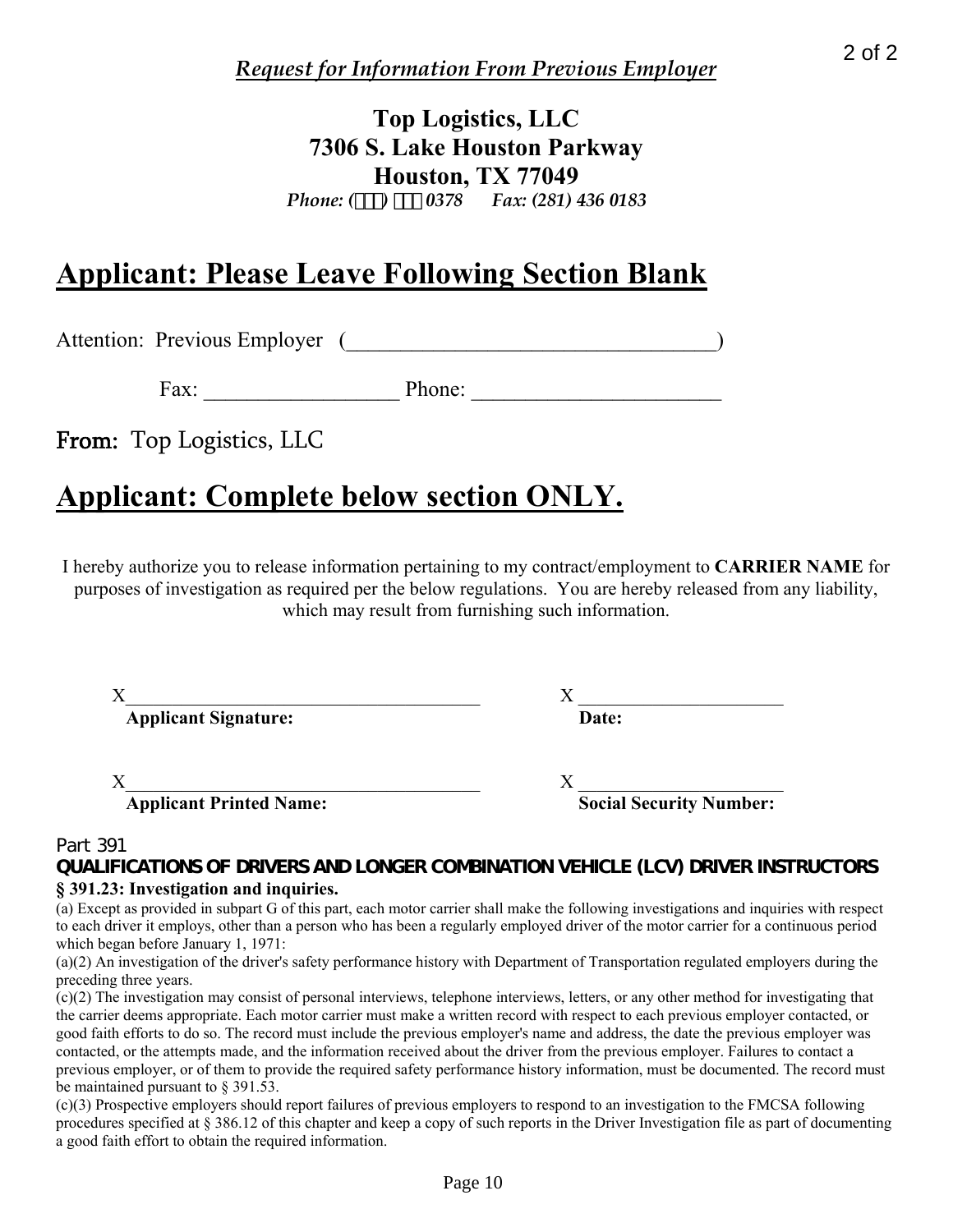# **Applicant: Please Leave This Page Blank REQUEST FOR EMPLOYMENT VERIFICATION \*\* Fax (281) 436-0183**

|                        | 1 of $2$<br><b>Applicant: Please Leave This Page Blank</b><br>REQUEST FOR EMPLOYMENT VERIFICATION ** Fax (281) 436-0183                                                                                                                                             |
|------------------------|---------------------------------------------------------------------------------------------------------------------------------------------------------------------------------------------------------------------------------------------------------------------|
|                        | The below named individual has applied for a position at CARRIER NAME We appreciate your time in completing, in<br>confidence, the information requested below. Thank you.<br>Please see attached sheet for signature authorizing release of requested information. |
|                        |                                                                                                                                                                                                                                                                     |
|                        |                                                                                                                                                                                                                                                                     |
|                        | 3. Reason for leaving: Resigned Terminated Laid Off                                                                                                                                                                                                                 |
|                        | 4. Was the employee/contractor:<br>a. Subject to FMCSA Regulations?<br>b. In a position designated as safety sensitive per 49 CFR Part 40?                                                                                                                          |
|                        | 5. Type of equipment operated: Straight Truck Tractor/Trailer<br>Dry Van Container Flatbed<br><b>Bus</b><br>Heavy Haul<br>Tanker<br>(Other: Please Specify)                                                                                                         |
|                        | 6. Number of accidents in last $3$ years : $\Box$ Preventable $\Box$ Non-preventable<br>Dates/Descriptions of accidents:<br><u> 1980 - John Stein, Amerikaansk politiker (</u>                                                                                      |
| 7.                     | Has this individual had an alcohol test with a confirmed breath<br>alcohol concentration of 0.04 or greater in the past three years?<br>Yes<br>N <sub>0</sub>                                                                                                       |
| 8.                     | Has this individual had a controlled substance test with a positive<br>N <sub>0</sub><br>result in the past three years?<br>Yes                                                                                                                                     |
|                        | 9. Has this individual refused a controlled substance test and/or<br>No<br>alcohol test within the past three years?<br><b>Example 18</b> Yes                                                                                                                       |
|                        | 10. Did this individual violate any other provisions of the DOT<br>drug and alcohol testing regulations while at this company?<br>N <sub>0</sub><br>Yes                                                                                                             |
|                        | 11. Have you received information from any previous employer that<br>this individual violated any DOT drug and alcohol regulation?<br>N <sub>0</sub><br>Yes                                                                                                         |
|                        | 12. Eligible for rehire:<br>Review<br>N <sub>0</sub><br>Yes                                                                                                                                                                                                         |
|                        |                                                                                                                                                                                                                                                                     |
|                        | Company Name:<br>Phone:                                                                                                                                                                                                                                             |
| Address:               | FAX:<br><u> 1989 - Johann Barbara, martxa alemani</u> ar a<br><u> 1989 - Johann Barn, fransk politik forh</u>                                                                                                                                                       |
|                        |                                                                                                                                                                                                                                                                     |
| Signature:             | Date:<br><u> 1980 - Jan James James Barbara, politik eta politikaria (h. 1905).</u><br><u> 1989 - Johann Barnett, fransk politiker (</u>                                                                                                                            |
| $1st$ Request: $\vert$ | $2nd$ Request: $\boxed{\phantom{2} \phantom{2}}$ 3 <sup>rd</sup> Request: $\boxed{\phantom{2} \phantom{2}}$ FMCSA/TX DOT complaint:                                                                                                                                 |
|                        | Page 11                                                                                                                                                                                                                                                             |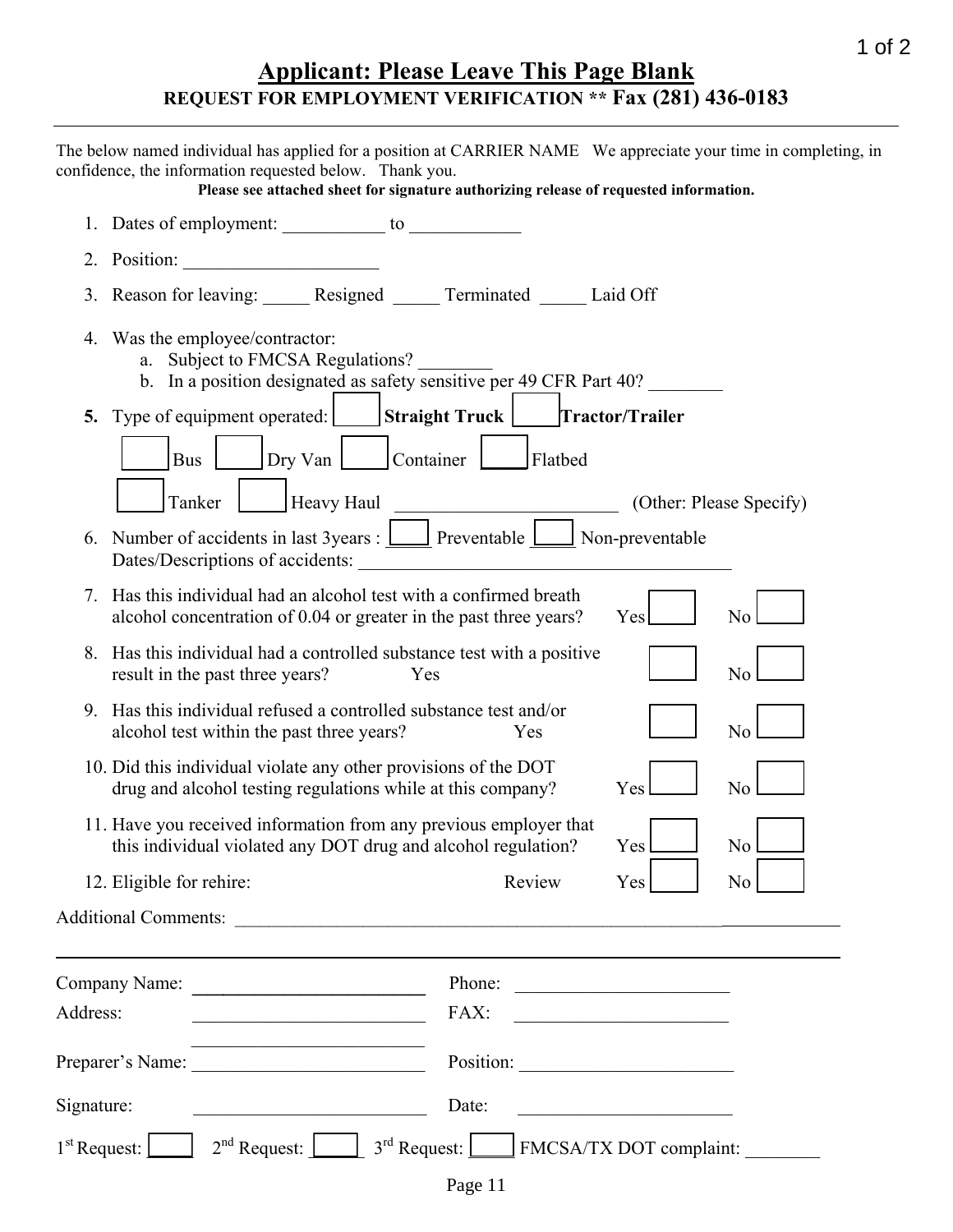| $\sim$                                                           | 2 Business name/disregarded entity name, if different from above                                                                                                                                                                                                                                                                                                                                                                                                                                                                       |                                                                                                                                                                                                                                               |                                         |
|------------------------------------------------------------------|----------------------------------------------------------------------------------------------------------------------------------------------------------------------------------------------------------------------------------------------------------------------------------------------------------------------------------------------------------------------------------------------------------------------------------------------------------------------------------------------------------------------------------------|-----------------------------------------------------------------------------------------------------------------------------------------------------------------------------------------------------------------------------------------------|-----------------------------------------|
| page<br>$\overline{5}$<br>Specific Instructions<br>Print or type | 3 Check appropriate box for federal tax classification; check only one of the following seven boxes:<br>C Corporation<br>S Corporation<br>Individual/sole proprietor or<br>Partnership<br>single-member LLC<br>Limited liability company. Enter the tax classification (C=C corporation, S=S corporation, P=partnership) ▶<br>Note. For a single-member LLC that is disregarded, do not check LLC; check the appropriate box in the line above for<br>the tax classification of the single-member owner.<br>Other (see instructions) ▶ | 4 Exemptions (codes apply only to<br>certain entities, not individuals; see<br>instructions on page 3):<br>Exempt payee code (if any)<br>Exemption from FATCA reporting<br>code (if any)<br>(Applies to accounts maintained outside the U.S.) |                                         |
| See                                                              | 5 Address (number, street, and apt. or suite no.)<br>6 City, state, and ZIP code                                                                                                                                                                                                                                                                                                                                                                                                                                                       |                                                                                                                                                                                                                                               | Requester's name and address (optional) |
|                                                                  | 7 List account number(s) here (optional)                                                                                                                                                                                                                                                                                                                                                                                                                                                                                               |                                                                                                                                                                                                                                               |                                         |
| Part I                                                           | <b>Taxpayer Identification Number (TIN)</b>                                                                                                                                                                                                                                                                                                                                                                                                                                                                                            |                                                                                                                                                                                                                                               |                                         |
|                                                                  | Enter your TIN in the appropriate box. The TIN provided must match the name given on line 1 to avoid                                                                                                                                                                                                                                                                                                                                                                                                                                   |                                                                                                                                                                                                                                               | Social security number                  |
|                                                                  | backup withholding. For individuals, this is generally your social security number (SSN). However, for a<br>resident alien, sole proprietor, or disregarded entity, see the Part I instructions on page 3. For other<br>entities, it is your employer identification number (EIN). If you do not have a number, see How to get a                                                                                                                                                                                                       |                                                                                                                                                                                                                                               |                                         |
|                                                                  | TIN on page 3.                                                                                                                                                                                                                                                                                                                                                                                                                                                                                                                         | or                                                                                                                                                                                                                                            |                                         |
|                                                                  | <b>Note.</b> If the account is in more than one name, see the instructions for line 1 and the chart on page 4 for                                                                                                                                                                                                                                                                                                                                                                                                                      |                                                                                                                                                                                                                                               | <b>Employer identification number</b>   |
|                                                                  | guidelines on whose number to enter.                                                                                                                                                                                                                                                                                                                                                                                                                                                                                                   |                                                                                                                                                                                                                                               |                                         |

#### **Part II Certification**

Under penalties of perjury, I certify that:

- 1. The number shown on this form is my correct taxpayer identification number (or I am waiting for a number to be issued to me); and
- 2. I am not subject to backup withholding because: (a) I am exempt from backup withholding, or (b) I have not been notified by the Internal Revenue Service (IRS) that I am subject to backup withholding as a result of a failure to report all interest or dividends, or (c) the IRS has notified me that I am no longer subject to backup withholding; and
- 3. I am a U.S. citizen or other U.S. person (defined below); and

4. The FATCA code(s) entered on this form (if any) indicating that I am exempt from FATCA reporting is correct.

**Certification instructions.** You must cross out item 2 above if you have been notified by the IRS that you are currently subject to backup withholding because you have failed to report all interest and dividends on your tax return. For real estate transactions, item 2 does not apply. For mortgage interest paid, acquisition or abandonment of secured property, cancellation of debt, contributions to an individual retirement arrangement (IRA), and generally, payments other than interest and dividends, you are not required to sign the certification, but you must provide your correct TIN. See the instructions on page 3.

| Sign Signature of $Here$ U.S. person | Date $\blacktriangleright$ |
|--------------------------------------|----------------------------|
|                                      |                            |

### **General Instructions**

Section references are to the Internal Revenue Code unless otherwise noted.

**Future developments**. Information about developments affecting Form W-9 (such as legislation enacted after we release it) is at www.irs.gov/fw9.

#### **Purpose of Form**

An individual or entity (Form W-9 requester) who is required to file an information return with the IRS must obtain your correct taxpayer identification number (TIN) which may be your social security number (SSN), individual taxpayer identification number (ITIN), adoption taxpayer identification number (ATIN), or employer identification number (EIN), to report on an information return the amount paid to you, or other amount reportable on an information return. Examples of information returns include, but are not limited to, the following:

- Form 1099-INT (interest earned or paid)
- Form 1099-DIV (dividends, including those from stocks or mutual funds)
- Form 1099-MISC (various types of income, prizes, awards, or gross proceeds)
- Form 1099-B (stock or mutual fund sales and certain other transactions by brokers)
- Form 1099-S (proceeds from real estate transactions)
- Form 1099-K (merchant card and third party network transactions)

- Form 1098 (home mortgage interest), 1098-E (student loan interest), 1098-T (tuition)
- Form 1099-C (canceled debt)
- Form 1099-A (acquisition or abandonment of secured property)

Use Form W-9 only if you are a U.S. person (including a resident alien), to provide your correct TIN.

If you do not return Form W-9 to the requester with a TIN, you might be subject to backup withholding. See What is backup withholding? on page 2.

By signing the filled-out form, you:

1. Certify that the TIN you are giving is correct (or you are waiting for a number to be issued),

2. Certify that you are not subject to backup withholding, or

3. Claim exemption from backup withholding if you are a U.S. exempt payee. If applicable, you are also certifying that as a U.S. person, your allocable share of any partnership income from a U.S. trade or business is not subject to the withholding tax on foreign partners' share of effectively connected income, and

4. Certify that FATCA code(s) entered on this form (if any) indicating that you are exempt from the FATCA reporting, is correct. See What is FATCA reporting? on page 2 for further information.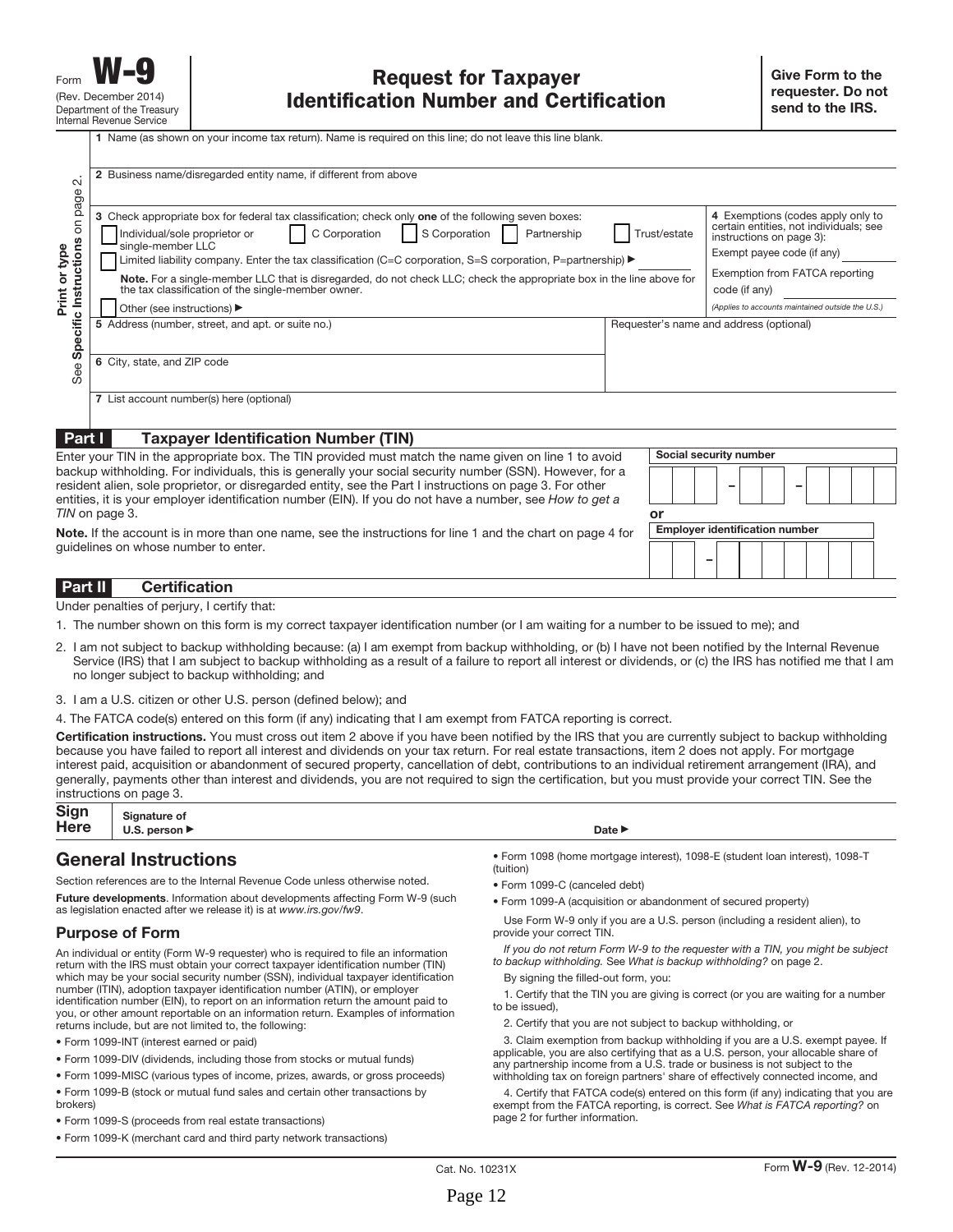# **TOP LOGISTICS LLC**

**7306 South Lake Houston Parkway Houston,TX, 77049** 

### **FAIR CREDIT REPORTING ACT DISCLOSURE STATEMENT**

In accordance with the provisions of Section 604(b)(2)(A) of the Fair Credit Reporting Act Public Law 91-508, as amended by the Consumer Credit Reporting Act of 1996 (Title II, Subtitle D, Chapter I, of Public Law 104-208), you are being informed that reports verifying your previous employment, previous drug and alcohol test results, and your driving record may be obtained on you for employment purposes. These reports are required by Sections 382.413, 391.23, and 391.25 of the Federal Motor Carrier Safety Regulations.

(Applicant's Signature) (Date)

(Print Name) **The Contract of Contract Contract Contract Contract Contract Contract Contract Contract Contract Contract Contract Contract Contract Contract Contract Contract Contract Contract Contract Contract Contract Con**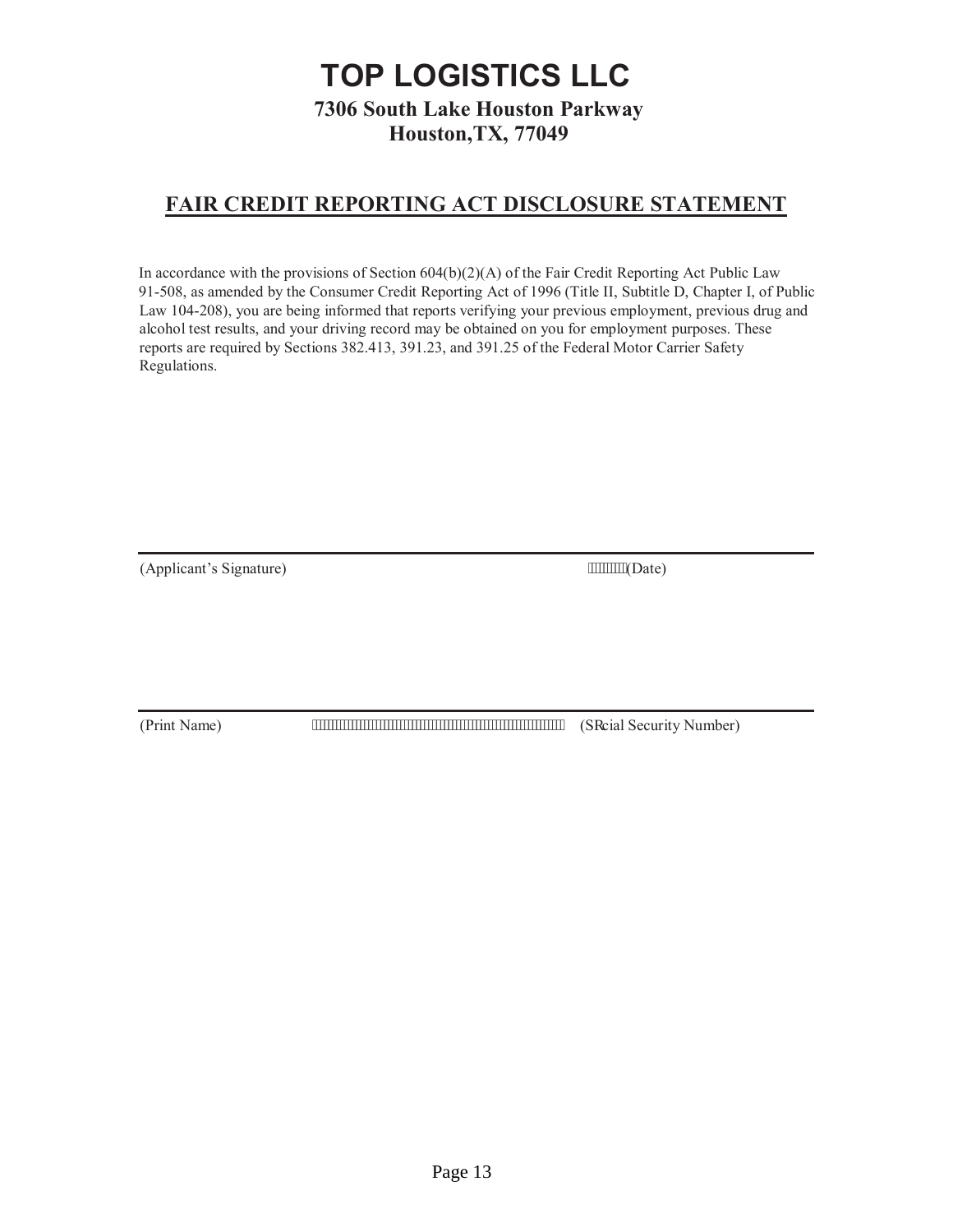### **MOTOR VEHICLE DRIVERS CERTIFICATION OF COMPLIANCE WITH DRIVERS LICENSE REQUIREMENTS**

**MOTOR CARRIER INSTRUCTIONS:** The Requirements in Part 383 apply to every driver who operates in intrastate, interstate or foreign commerce and operates a vehicle weighing 26,001 pounds or more, can transport more than 15 people, or transports hazardous materials that require placarding.

The requirements in Part 391 apply to every driver who operates in interstate commerce and operates a vehicle weighing 10,001 pounds or more, can transport more than 15 people, or transports hazardous materials that require placarding.

**DRIVER REQUIREMENTS:** Parts 383 and 391 of the Federal Motor Carrier Safety Regulations contain some requirements that you as a driver must comply with. These requirements are in effect as of July 1, 1987. They are as follows:

1. **POSSESS ONLY ONE LICENSE:** You, as a commercial vehicle driver may not possess more than one motor vehicle operator's license.

If you have more than one license, keep the license from your state of residence and return the additional licenses to the states that issued them. DESTROYING a license does not close the record in the state that issued it; you must notify the state. If a multiple license has been lost, stolen or destroyed, close your record by notifying the state of issuance that you no longer want to be licensed by that state.

#### 2. **NOTIFICATION OF LICENSE SUSPENSION, REVOCATION OR CANCELLATION:**

Sections 391.15(b)(2) and 383.33 of the Federal Motor Carrier Safety Regulations require that you notify your employer the NEXT BUSINESS DAY of any revocation or suspension of your driver's license. In addition, Section 383.31 requires that any time you violate a state or local traffic law (other than parking), you must report it within 30 days to: 1) your employing motor carrier, and 2) the state that issued your license (if the violation occurs in a state other than the one which issued your license). The notification to both the employer and state must be in writing.

| The following license will be the only one possess:                                     |                                                           |             |  |
|-----------------------------------------------------------------------------------------|-----------------------------------------------------------|-------------|--|
|                                                                                         | State: $\frac{1}{\sqrt{1-\frac{1}{2}} \cdot \frac{1}{2}}$ | Expiration: |  |
| DRIVER CERTIFICATION: I certify that I have read and understand the above requirements. |                                                           |             |  |
|                                                                                         |                                                           |             |  |
| Driver's Signature:                                                                     |                                                           |             |  |

Date: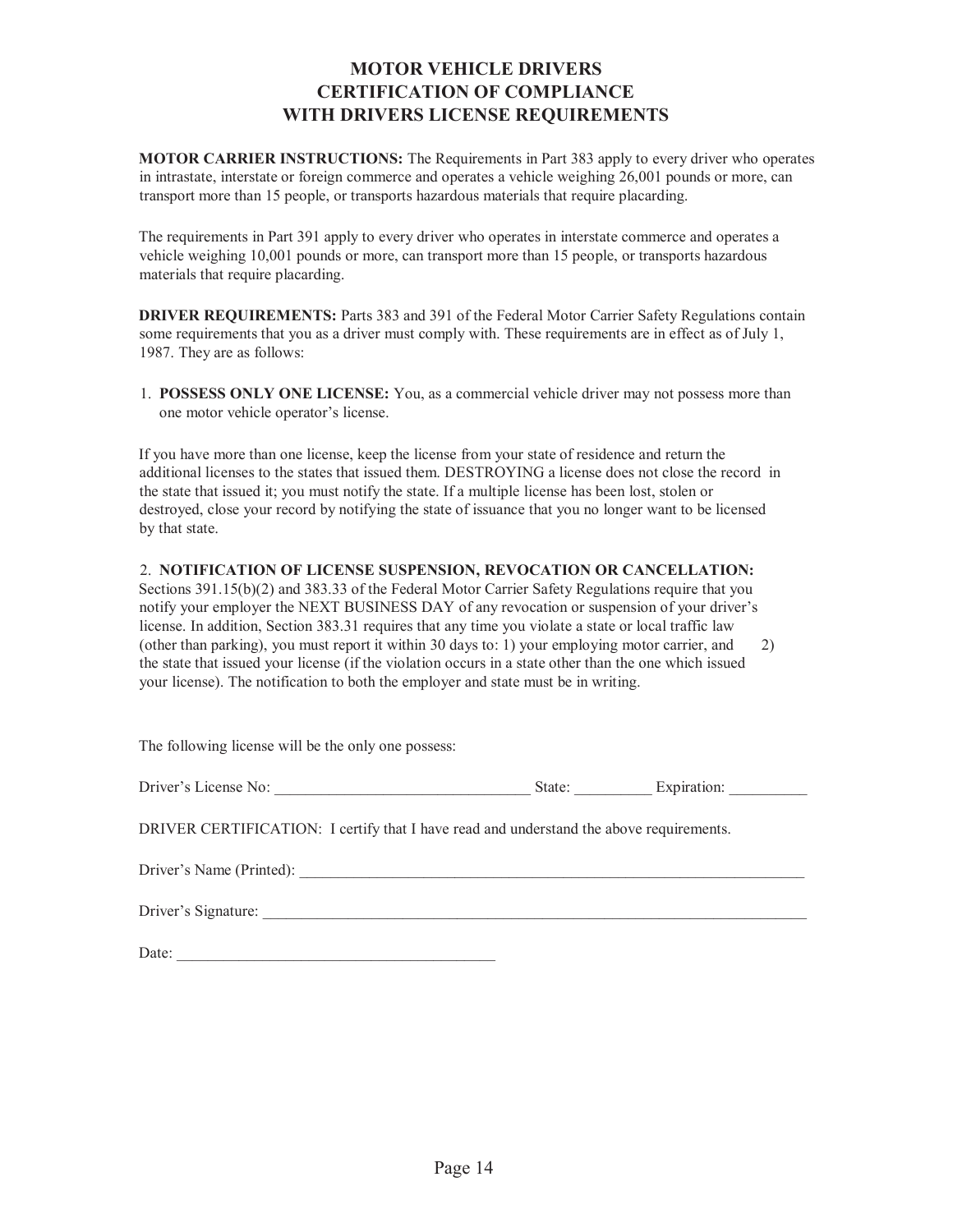### APPLICANT DRIVER'S CERTIFICATION OF VIOLATIONS

(a) Except as provided in subpart G of this part, each motor carrier shall, at least once every 12 months, require each driver it employs to prepare and furnish it with a list of all violations of motor vehicle traffic laws and ordinances (other than violations involving only parking) of which the driver has been convicted or on account of which he/she has forfeited bond or collateral during the preceding 12 months.

(b) Each driver shall furnish the list required in accordance with paragraph (a) of this section. If the driver has not been convicted of, or forfeited bond or collateral on account of, any violation which must be listed, he/she shall so certify.

(c) The form of the driver's list or certification shall be prescribed by the motor carrier. The following form may be used to comply with this section:

Driver's Certification

I certify that the following is a true and complete list of traffic violations (other than parking violations) for which I have been convicted or forfeited bond or collateral during the past 12 months.

|      | If NONE, initial this box: |          |                                |
|------|----------------------------|----------|--------------------------------|
| Date | <b>Offense</b>             | Location | Type of motor vehicle operated |
|      |                            |          |                                |
|      |                            |          |                                |
|      |                            |          |                                |

If no violations are listed above, I certify that I have not been convicted or forfeited bond or collateral on account of any violation required to be listed during the past 12 months. **I will report any change in the above certification before the end of the business day following the day of any such change.** 

\_\_\_\_\_\_\_\_\_\_\_\_\_\_\_\_\_\_\_\_\_\_\_\_\_\_\_\_\_\_\_\_\_\_\_ \_\_\_\_\_\_\_\_\_\_\_\_\_\_\_\_\_\_\_\_\_\_\_\_\_\_\_\_\_\_\_

Driver's signature Driver's Printed Name

\_\_\_\_\_\_\_\_\_\_\_\_ Date of certification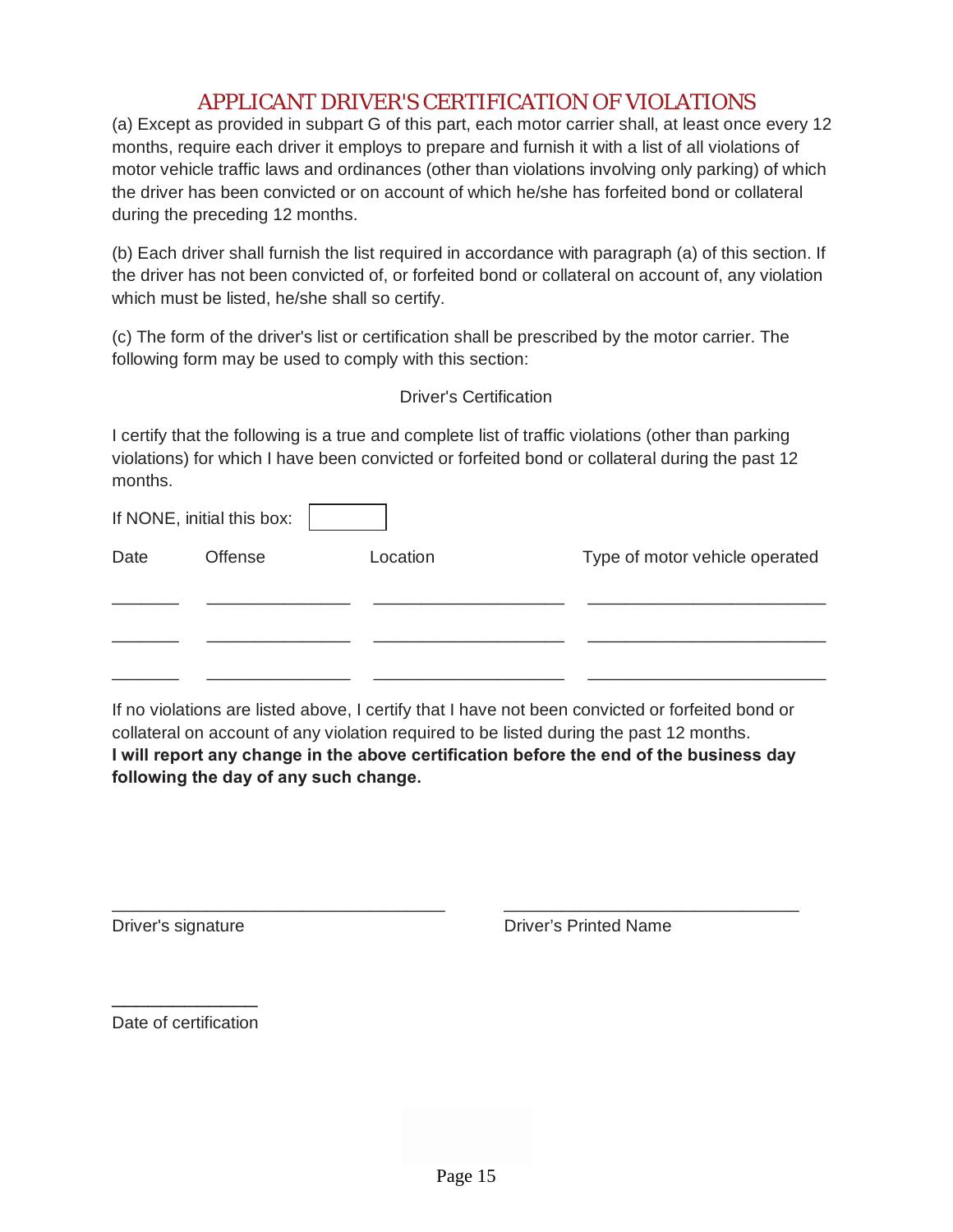# **PREVIOUS PRE-EMPLOYMENT EMPLOYEE ALCOHOL AND DRUG TEST STATEMENT**

Sec.  $40.25(j)$  As the employer, you must also ask the employee whether he or she has tested positive, or refused to test, on any preemployment drug or alcohol test administered by an employer to which the employee applied for, but did not obtain, safety-sensitive transportation work covered by DOT agency drug or alcohol testing rules during the past two years. If the employee admits that he or she had a positive test or a refusal to test, you must not use the employee to perform safety-sensitive functions for you, until and unless the employee documents successful completion of the return-to-duty process. (see Sec. 40.25(b)5 and ( e ) ).

Prospective Employee Name: \_\_\_\_\_\_\_\_\_\_\_\_\_\_\_\_\_\_\_\_\_\_\_\_\_\_\_\_\_\_\_\_\_\_\_\_\_\_\_\_\_\_\_\_\_\_\_\_\_\_\_\_\_\_\_\_\_\_\_\_\_\_

ID No:  $(CDL \#)$ 

Print

The prospective employee is required by Sec. 40.25(j) to respond to the following questions.

1. Have you tested positive, or refused to test, on any pre-employment drug or alcohol test Administered by an employer to which you applied for, but did not obtain, safety- Sensitive transportation work covered by DOT agency drug and alcohol testing rules During the past two years?

| Check one: | Yes |
|------------|-----|
|------------|-----|

|--|

2. If you answered yes, can you provide/obtain proof that you have successfully completed The DOT return-to-duty requirements?

Check one: Yes

I certify that the information provided on this document is true and correct.

Prospective Employee Signature: <br>  $\Box$  Date:  $\Box$ 

Witness Signature: \_\_\_\_\_\_\_\_\_\_\_\_\_\_\_\_\_\_\_\_\_\_\_\_\_\_\_ Date: \_\_\_\_\_\_\_\_\_\_\_\_\_\_\_\_\_\_\_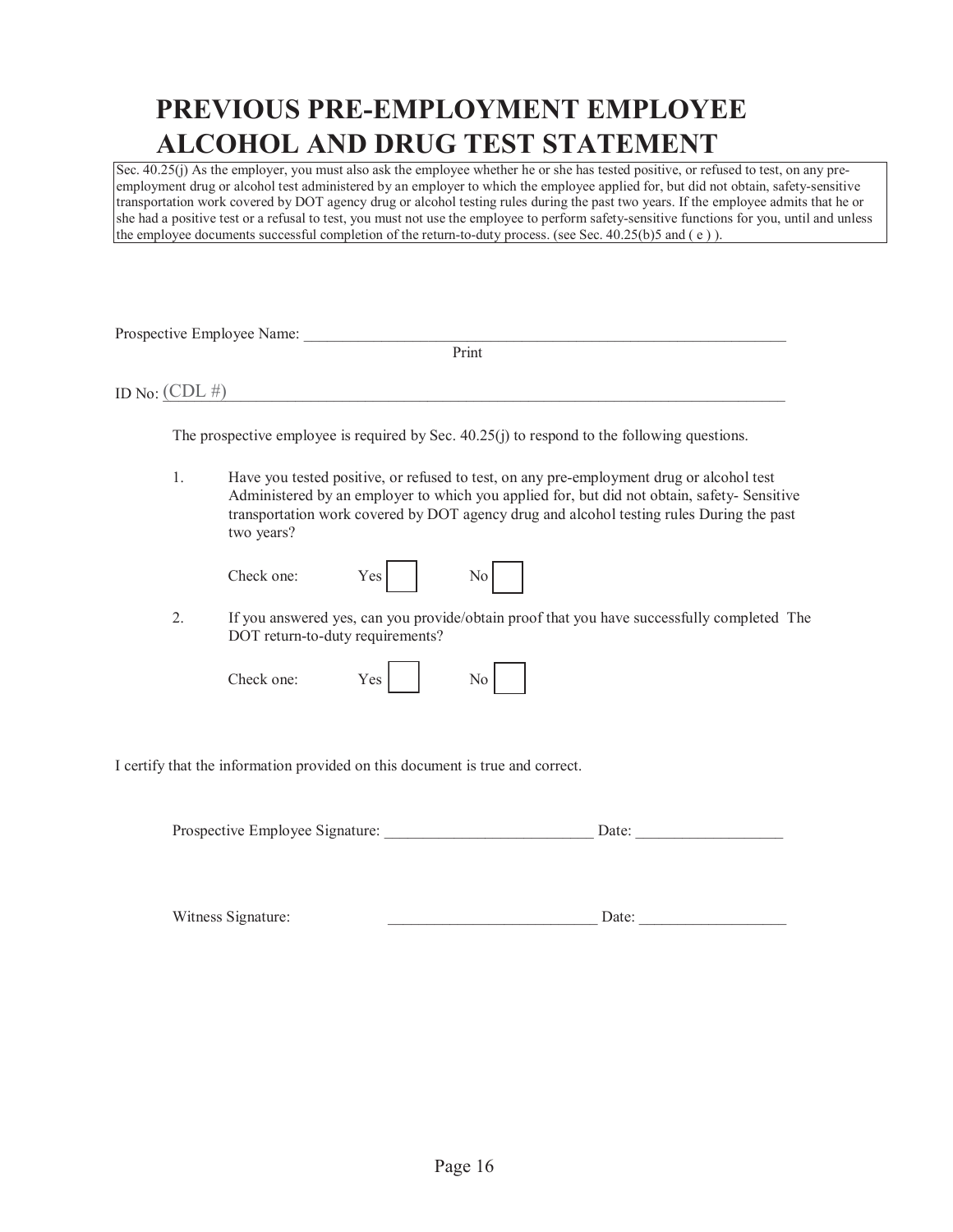# **TOP LOGISTICS LLC - DRUG AND ALCOHOL POLICY**

Top Logistics LLC (the Company) intends to help provide a safe and drug-free work environment for our clients and our Qualified Drivers and maintain full compliance with Federal Regulations (CFR 49 Part 40). With this goal in mind, Top Logistics LLC has established the following **NO NONSENSE** policy for existing and future drivers qualified to operate a CMV under the authority of Top Logistics LLC.

#### **The Company explicitly prohibits:**

- The use or possession, solicitation, sale of narcotics and other illegal drugs is prohibited during your employment with Top Logistics LLC and on customer premises.
- Prescription medication without legal consent from your health care provider is considered unauthorized use and is prohibited during your employment with Top Logistics LLC.
- Being under the influence of legal or illegal drugs while performing as assignment for Top Logistics or on customers premises will NOT BE TOLERATED and will be subject to a disciplinary action up to termination of your contract with Top Logistics LLC.
- The use of Alcohol or any other substance on company premises will not be tolerated and can lead to termination of your contract with Top Logistics LLC.

#### **The Company will conduct drug and/or alcohol testing under any of the following circumstances:**

\_\_\_\_\_\_\_\_\_\_\_\_\_\_\_\_\_\_\_\_\_\_\_\_\_\_\_\_\_\_\_\_\_\_\_\_\_\_\_\_\_\_\_\_\_\_\_\_\_\_\_\_\_\_\_\_\_\_\_\_\_\_\_\_\_\_\_\_\_\_

- RANDOM TESTING: Qualified drivers may be selected at random for drug and/or alcohol testing at any interval determined by the Company.
- FOR-CAUSE TESTING: The Company may ask a qualified driver to submit to a drug and/or alcohol test at any time it feels that the qualified driver may be under the influence of drugs or alcohol, including, but not limited to, the following circumstances: evidence of drugs or alcohol on the qualified driver's person or in the qualified driver's vicinity, unusual conduct on the qualified driver's part that suggests impairment or influence of drugs or alcohol, negative performance patterns, or excessive and unexplained absenteeism or tardiness.
- POST-ACCIDENT TESTING: Any qualified driver involved in an on-the-job accident or injury under circumstances that suggest possible use or influence of drugs or alcohol in the accident or injury event may be asked to submit to a drug and/or alcohol test. "Involved in an on-the-job accident or injury" means not only the one who was or could have been injured, but also any qualified driver who potentially contributed to the accident or injury event in any way.

If a qualified driver is tested for drugs or alcohol outside of the employment context and the results indicate a violation of this policy, or if a qualified driver refuses a request to submit to testing under this policy, the qualified driver may be subject to appropriate disciplinary action, up to and possibly including discharge from employment. In such a case, the qualified driver will be given an opportunity to explain the circumstances prior to any final employment action becoming effective. Should you have any questions, Please contact the Safety manager Ninah Fiallos at (281)436-0378

Signature of Qualified Driver / Date

\_\_\_\_\_\_\_\_\_\_\_\_\_\_\_\_\_\_\_\_\_\_\_\_\_\_\_\_\_

\_\_\_\_\_\_\_\_\_\_\_\_\_\_\_\_\_\_\_\_\_\_\_\_\_\_\_\_\_\_\_\_\_\_

Printed Name

Witness /Date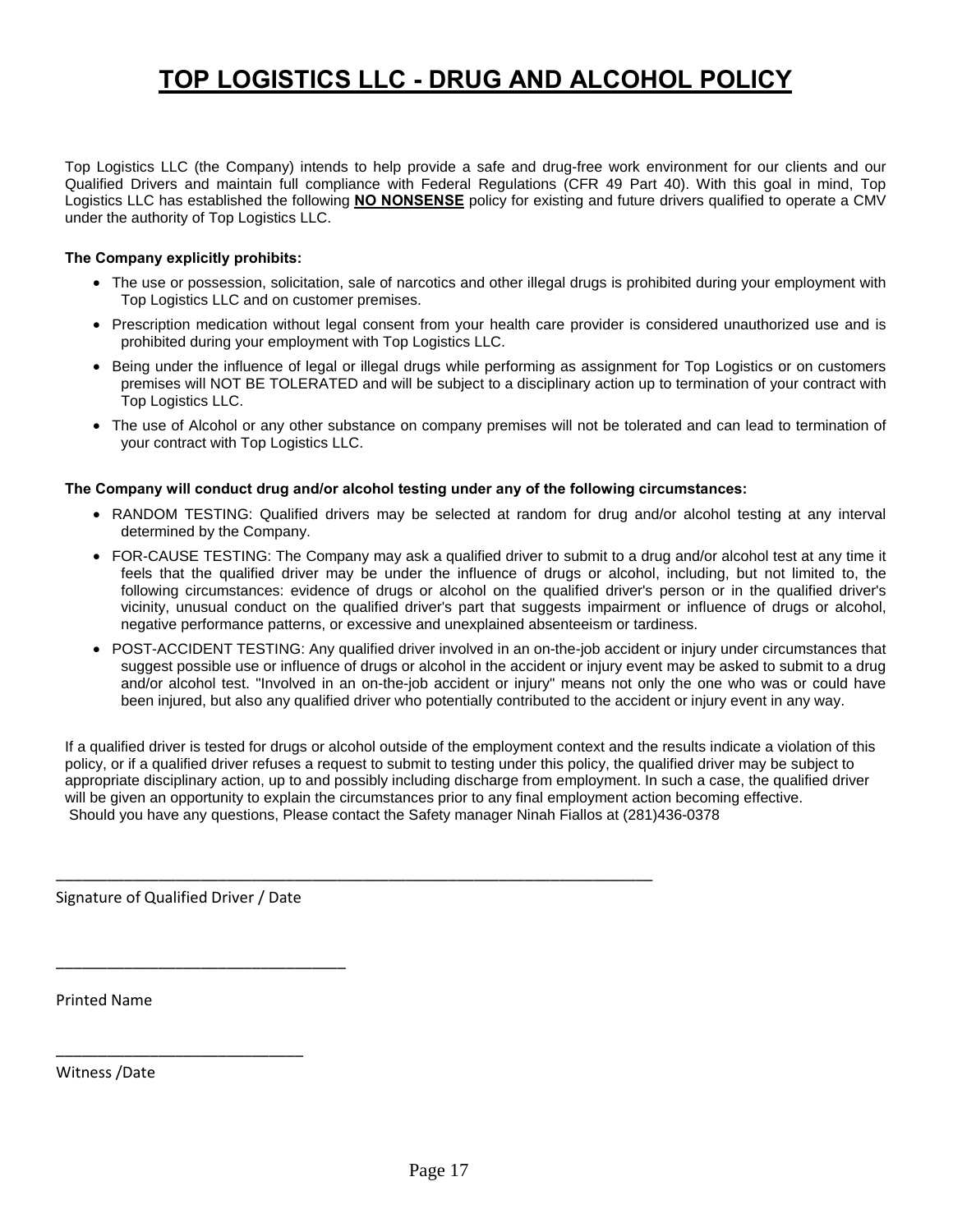#### **DRIVER'S RECEIPT**

This issue of the FMCSR Pocketbook includes all revisions issued on or before August 12, 2013.

I acknowledge receipt of this FEDERAL MOTOR CARRIER SAFETY REGULATIONS POCKETBOOK (347). In addition, I agree to familiarize myself with the Federal Motor Carrier Safety Regulations (FMCSR) of the U.S. Department of Transportation, Parts 40, 380, 382, 383, 387, 390- 397, 399 Subchapter B, Chapter 3, Title 49 of the Code of Federal Regulations, as container therein.

\_\_\_\_\_\_\_\_\_\_\_\_\_\_\_\_\_\_\_\_\_\_\_\_\_\_\_\_\_\_\_\_\_\_\_\_\_ \_\_\_\_\_\_\_\_\_\_\_\_\_

\_\_\_\_\_\_\_\_\_\_\_\_\_\_\_\_\_\_\_\_\_\_\_\_\_\_\_\_\_\_\_\_\_\_\_\_\_\_\_\_\_\_\_\_\_\_\_\_\_\_\_\_\_\_\_\_\_\_\_

\_\_\_\_\_\_\_\_\_\_\_\_\_\_\_\_\_\_\_\_\_\_\_\_\_\_\_\_\_\_\_\_\_\_\_\_\_\_\_\_\_\_\_\_\_\_\_\_\_\_\_\_\_\_\_\_\_\_\_

DRIVER'S NAME (PLEASE PRINT) DATE

DRIVER'S SIGNATURE

SUPERVISOR OR CARRIER REPRESENTATIVE SIGNATURE

9/13

NOTE: This receipt shall be read and signed by the driver. A responsible company supervisor or carrier representative shall countersign the receipt and place in the driver's qualification file.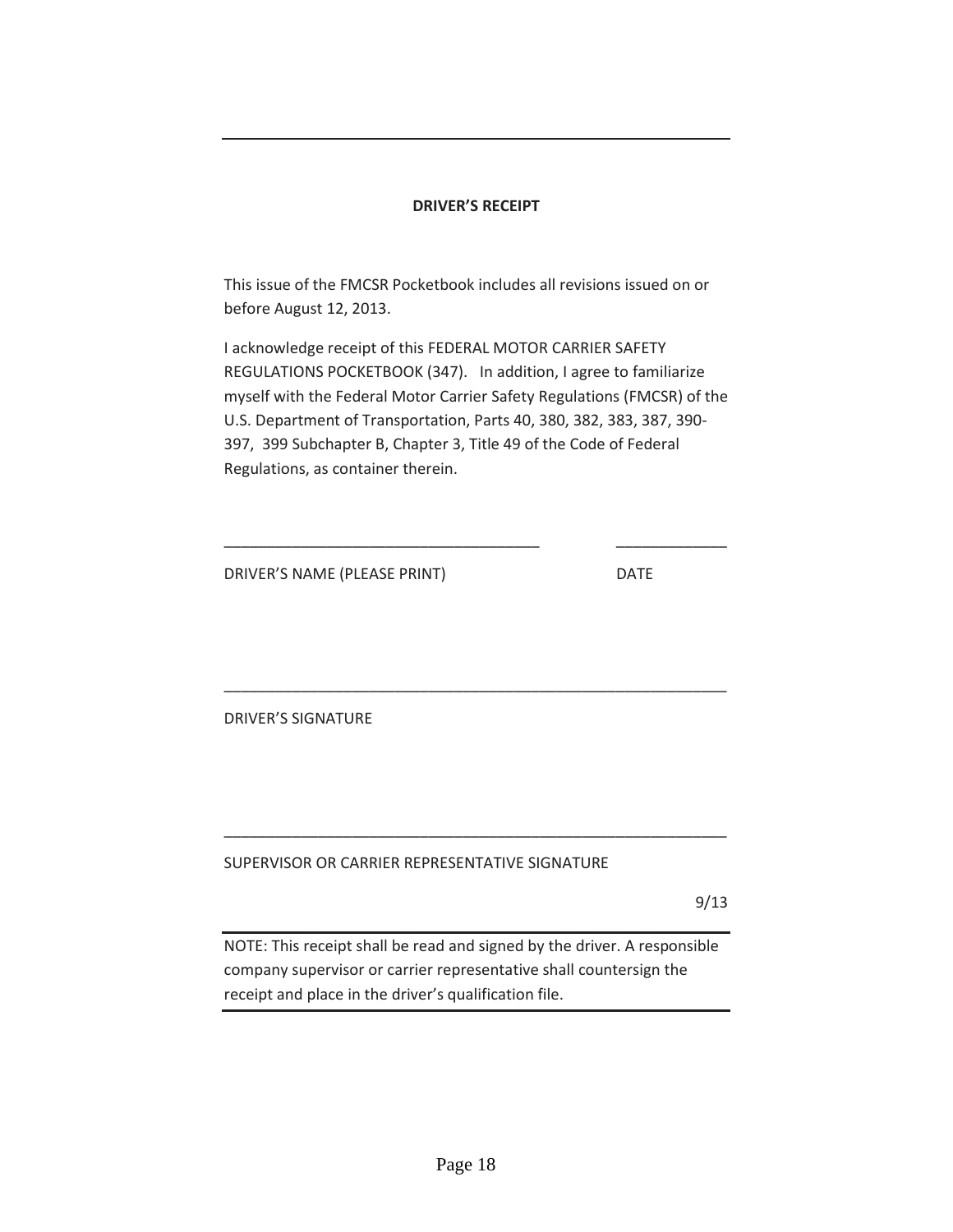

# **Cellular Telephone Use Policy**

Drivers operating under **Top Logistics LLC** authority are prohibited from using cellular telephones except in the hands-free mode using a blue tooth device. This includes holding the device to dial or operate the cellular phone, text or e-mail messaging. The use of these devices must be 100% hands-free. Cellular telephones and text or e-mail messaging devices may only be used when the vehicle is safely parked in a suitable and lawful location.

All **Top Logistics, LLC**. employees AND owner/operators are responsible for complying with applicable state and local laws, ordinances and regulations regarding the use of radios and other wireless or electronic devices while operating a vehicle. Please ensure that at all times the use of any such device, whether employee-owned or company-provided, does not create a safety hazard. All **Top Logistics LLC** employees/owner/operators must be in compliance with this policy effective **September 9, 2016.** 

# **Acknowledgment of Receipt of Cell Phone Policy**

I, \_\_\_\_\_\_\_\_\_\_\_\_\_\_\_\_\_\_\_\_\_\_\_ have read and understand **Top Logistics LLC** cellular telephone use Policy and agree to abide by this policy when operating an employee-owned or company provided vehicle.

 $\mathcal{L}_\text{max}$  , and the contribution of the contribution of the contribution of the contribution of the contribution of the contribution of the contribution of the contribution of the contribution of the contribution of t Driver Signature Date